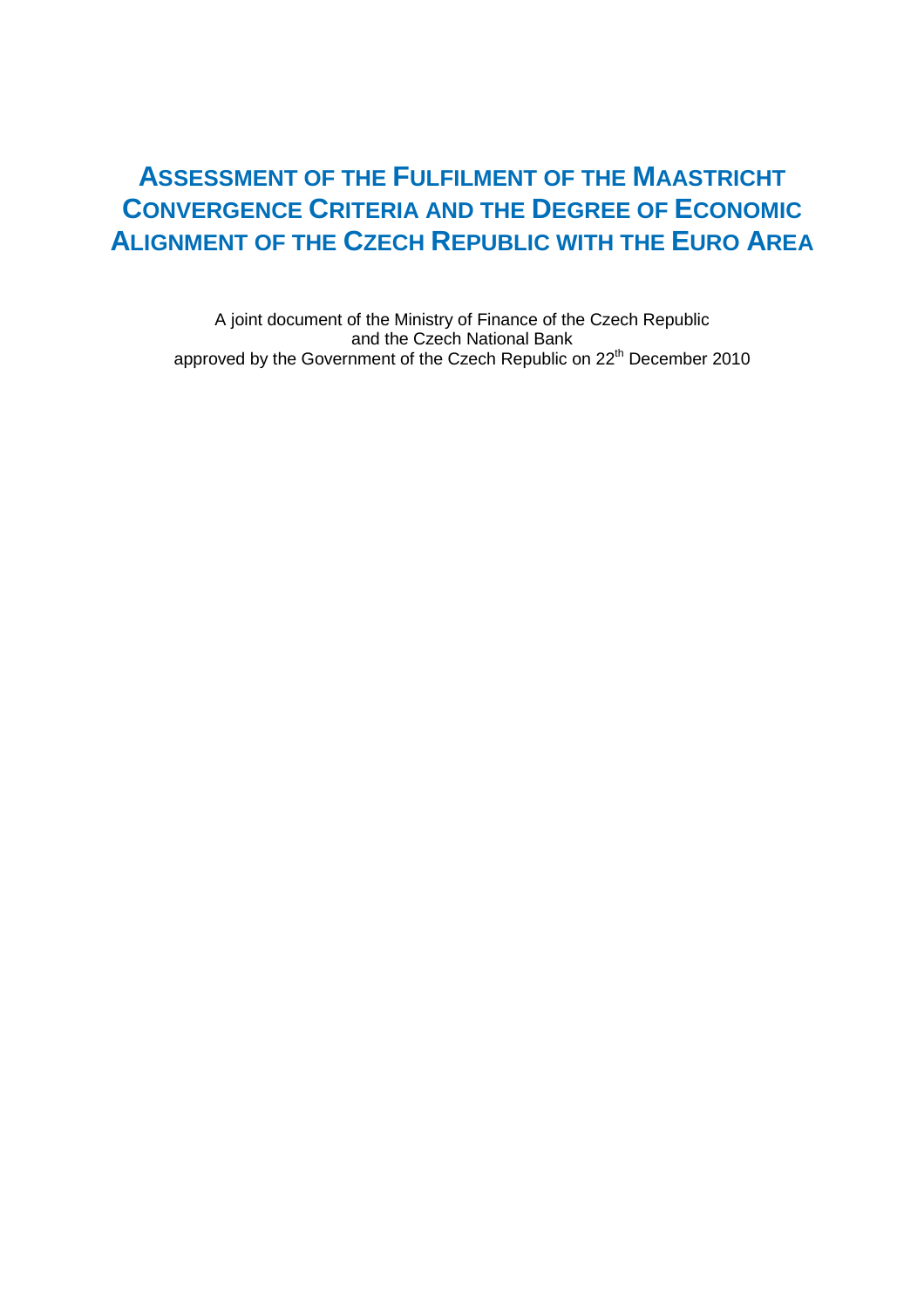# **CONTENTS**

| 1              |       | Summary and Recommendations Regarding the Czech Republic's Preparedness for            |  |
|----------------|-------|----------------------------------------------------------------------------------------|--|
|                |       | Joining ERM II and the Euro Area.                                                      |  |
|                | 1.1   |                                                                                        |  |
|                | 1.2   |                                                                                        |  |
|                | 1.3   |                                                                                        |  |
| $\overline{2}$ |       | Assessment of the Current and Expected Fulfilment of the Maastricht Convergence        |  |
|                |       |                                                                                        |  |
|                | 2.1   |                                                                                        |  |
|                |       |                                                                                        |  |
|                | 2.2   |                                                                                        |  |
|                | 2.2.1 |                                                                                        |  |
|                |       | Box 2.2: Definition of the criterion on the sustainability of the government financial |  |
|                |       |                                                                                        |  |
|                | 2.2.2 |                                                                                        |  |
|                | 2.3   |                                                                                        |  |
|                |       |                                                                                        |  |
|                | 2.4   |                                                                                        |  |
|                |       |                                                                                        |  |
|                | 2.5   |                                                                                        |  |
| $\mathbf{3}$   |       | Assessment of the Czech Republic's Current Economic Alignment with the Euro            |  |
|                |       | Area                                                                                   |  |
|                | 3.1   |                                                                                        |  |
|                | 3.2   |                                                                                        |  |

# **TABLES**

# **CHARTS**

| Chart 3.1: Real economic convergence of selected states towards the euro area in 2009  18     |  |
|-----------------------------------------------------------------------------------------------|--|
|                                                                                               |  |
|                                                                                               |  |
| Chart 3.4: Decomposition of the fiscal deficit into its cyclical and structural components 22 |  |
|                                                                                               |  |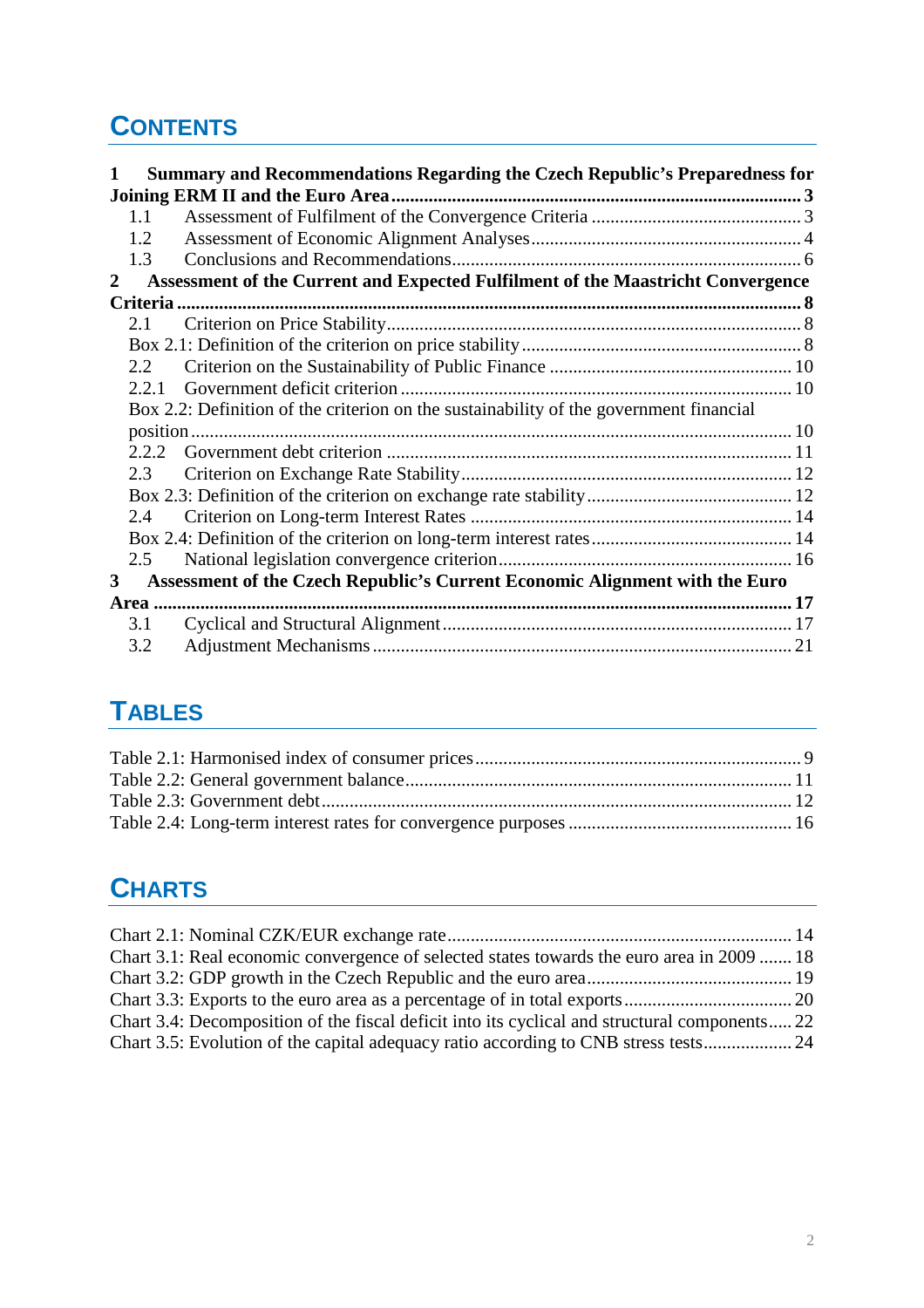## **1 SUMMARY AND RECOMMENDATIONS REGARDING THE CZECH REPUBLIC'S PREPAREDNESS FOR JOINING ERM II AND THE EURO AREA**

Besides being required to harmonise their legislation with Articles 130 and 131 of the Treaty on the Functioning of the European Union and the Statute of the European System of Central Banks, EU Member States are required to achieve a high degree of sustainable convergence in order to join the euro area.

As regards European structures, this is measured by the fulfilment of four convergence criteria: a high degree of price stability, as apparent from the rate of inflation; sustainability of the government financial position, as measured by the government deficit and government debt; exchange rate stability, as measured by movements in the exchange rate within the normal fluctuation margins of the ERM II system for two years without devaluation; and durability of nominal convergence, as reflected in the long-term interest rate level.

The Czech Republic is obliged to take steps to be prepared to join the euro area as soon as possible. However, setting the date for joining the euro area is within the competence of the Member State and depends on its preparedness. Potential non-fulfilment of the convergence criteria has no direct consequences for the Czech Republic. The only exception is the criterion on the sustainability of public finance. If a country fails to meet this criterion it is subject to the excessive deficit procedure (EDP). This procedure was re-opened against the Czech Republic in December 2009 because it was expected to exceed the government deficit reference value in 2009. The Council recommended that the Czech Republic should reduce its government deficit in a sustainable manner to below 3% of GDP by 2013.

## **1.1 Assessment of Fulfilment of the Convergence Criteria**

The Czech Republic is currently compliant with **the criterion on price stability**. The Czech Republic is expected to record modest inflation 2011–2012, which means it should fulfil the price stability criterion over this entire period. This will be true only if no significant changes are made to indirect taxes and no other inflationary administrative measures are taken in the consumer prices area. The conditions defined for excluding countries from the calculation of the reference value are a source of uncertainty as regards fulfilment of the price stability criterion, as they may lead to an unexpectedly low criterion value.

The CNB's inflation target (for the national consumer price index) has been set at 2% since the start of 2010. As with the previous target, the CNB seeks to ensure that actual inflation stays no more than one percentage point higher or lower than the target. Given the ECB's definition of price stability and the inflation targets of the non-euro area EU Member States, this target creates relatively good conditions for the future fulfilment of the criterion price stability.

The Czech Republic is not compliant with **the criterion on the sustainability of the government financial position** at present. Given the expected macroeconomic developments, however, the current fiscal policy plans should lead over the medium term (i.e. up to and including 2013) to a government debt level of 2.9% of GDP, i.e. below the Maastricht criterion.

The general government deficit for 2010 is notified at 5.1% of GDP. The government's fiscal strategy aims to reduce the deficit to 4.6% of GDP in 2011, 3.5% of GDP in 2012, and 2.9%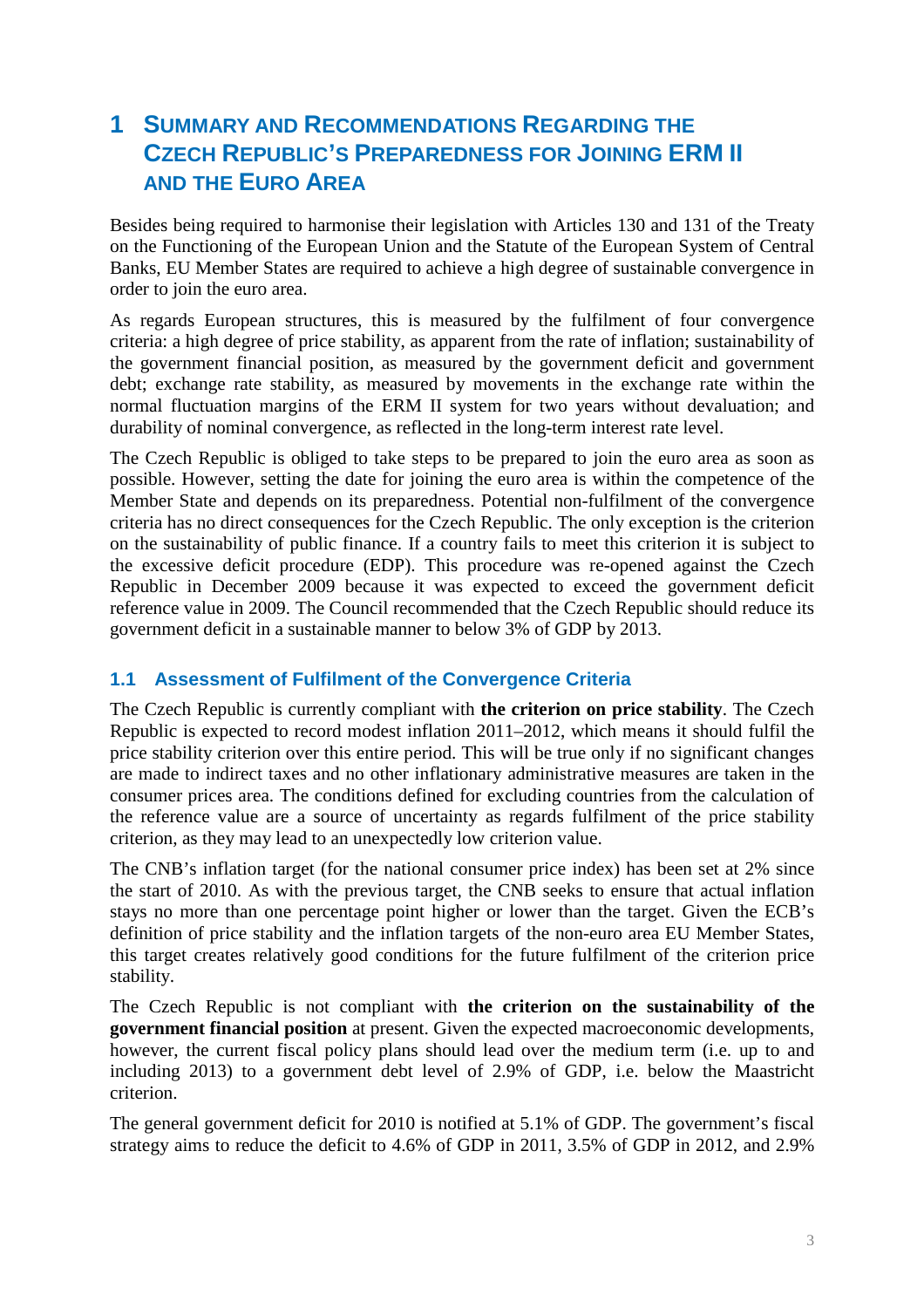of GDP in 2013. In order to achieve balanced government finances by 2016, the government plans to further consolidate public finance in subsequent years.

The Czech Republic has long been compliant with the government debt-to-GDP ratio criterion. Given its relatively low initial level of government debt, the Czech Republic currently has no problems fulfilling this criterion, although the rate of growth of the debt started rising sharply in 2009. A debt of 39.3% of GDP is expected for 2010, i.e. 9.3 percentage points higher than in 2008. Owing to the expected annual government sector deficits, the government debt level will increase sharply in the medium term, reaching 44% of GDP in 2013. The debt-to-GDP ratio should start falling in subsequent years. A risk going forward is the expected adverse effect of population ageing. Unless the necessary reforms of the pension and health care systems are implemented, a further marked increase in the debtto-GDP ratio is to be expected in the long run.

Assessment of the fulfilment of **the criterion on exchange rate stability** will only be possible after the Czech currency joins ERM II and the central rate of the koruna against the euro is set. The koruna has been recording a long-term appreciation trend against the euro and its movements have been mostly smooth since the Czech Republic joined the EU, with the exception of the crisis-hit years 2008 and 2009. The situation in early 2009, when the global financial market crisis was abating but foreign investors' negative view of countries in the Central European region was still unchanged, demonstrated that the volatility of the korunaeuro exchange rate may – given an unfavourable combination of exogenous factors – reach or even exceed the band of  $\pm 15\%$  around the hypothetical central parity. However, the definition of the criterion is such that its interpretation is not entirely clear and so the assessment cannot be clear either. The appropriate timing of ERM II entry, which should be preceded by a stable situation on global financial markets, as well as by consolidation of domestic public finance and stabilisation of the domestic economy, will be of key importance for successful fulfilment of the exchange rate stability criterion going forward. The correct setting of the central rate of the koruna against the euro will be no less important.

The Czech Republic is currently compliant with **the criterion on long-term interest rates**, and provided that the public finance consolidation plans are implemented, no significant risks to the fulfilment of this convergence criterion are expected in the future either.

## **1.2 Assessment of Economic Alignment Analyses**

 $\overline{a}$ 

Since the Czech Republic's first Euro-area Accession Strategy was adopted (i.e. since 2003).<sup>1</sup> the Czech economy had gradually been catching up with the average euro area economic level and had also been showing some signs of alignment with the euro area over the business cycle. In the last two years, however, this trend has been strongly affected by the global financial and economic crisis. As a consequence, the Czech and euro area economies have gone into recession and recorded a considerable deterioration in public finance. Interest rate differentials and exchange rate volatility have increased and financial market integration has loosened. The convergence trend of the domestic price level towards the euro area has been interrupted and cyclical and structural unemployment has risen.

 $<sup>1</sup>$  An updated strategy for the accession of the Czech Republic to the euro area was adopted by the government in</sup> 2007. This stated, among other things, that the CNB would continue to draw up an analytical document every year assessing the Czech Republic's economic alignment with the euro area.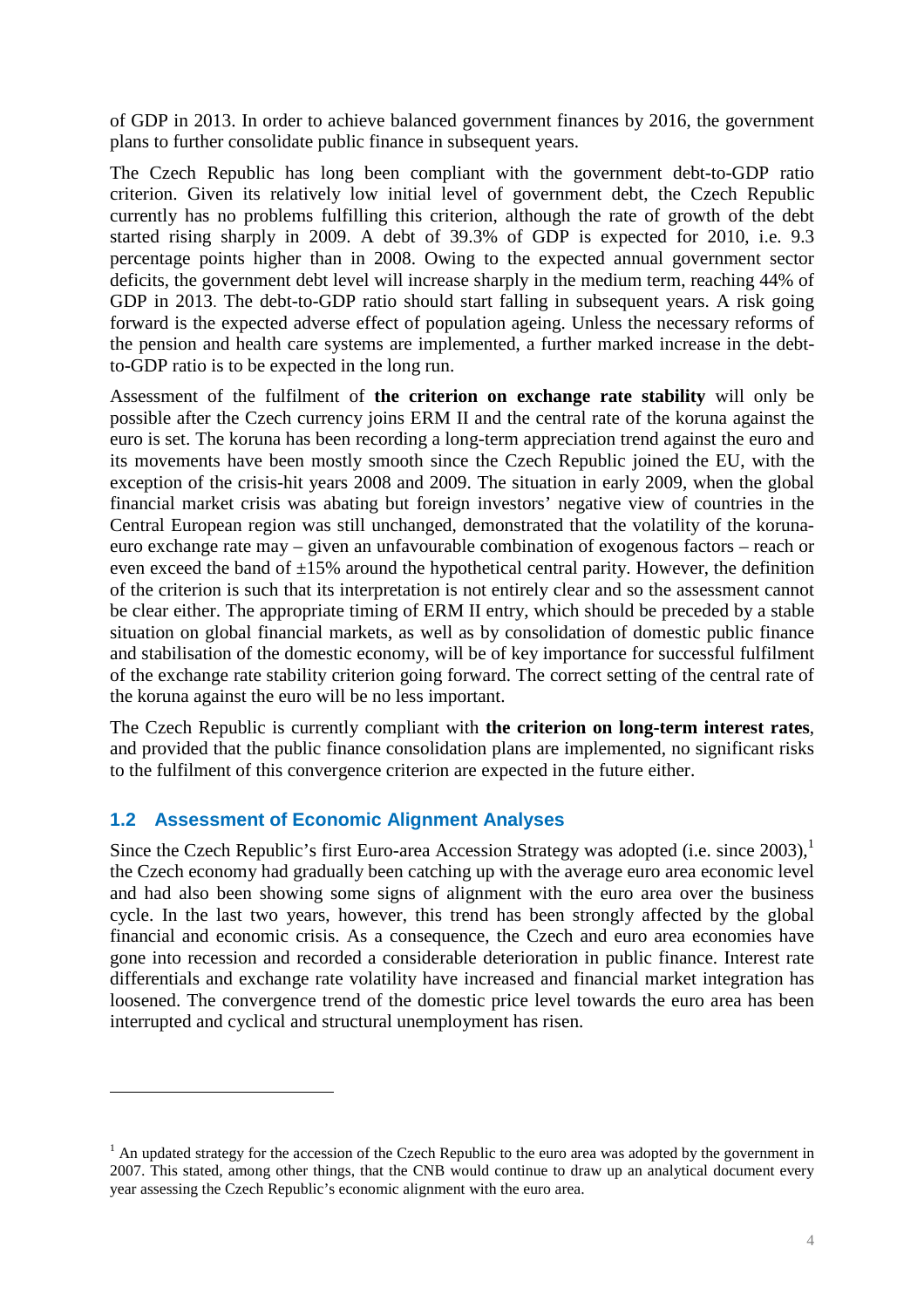In the light of domestic developments, and taking into account the fiscal problems in the euro area over the last year and the persisting elevated financial market volatility, the current situation does not seem conducive to future euro adoption in the Czech Republic or to taking steps towards it.

At present, the characteristics of the Czech economy as regards its preparedness to adopt the euro can be divided into four groups.

**The first group consists of economic indicators that speak in the long run in favour of the Czech Republic adopting the euro**. These include the high degree of openness of the Czech economy, its close trade and ownership links with the euro area, and the achievement of long-term convergence of the inflation rate. The recession caused a temporary increase in the level and volatility of nominal interest rate differentials vis-à-vis the euro area. However, the convergence of nominal interest rates can be regarded as sufficient, based on fundamentals, and therefore sustainable.

The second group comprises **areas which, in terms of euro adoption in the Czech Republic, pose a risk of macroeconomic costs, but which have shown some improvement in recent years.** The positive developments include the fact that until 2008 the Czech Republic was showing real economic convergence to the euro area. This convergence will probably resume as soon as the domestic economy recovers from the recent economic contraction and the consequences of the planned consolidation of public finance. As measured by GDP per capita, the Czech Republic is more advanced than some euro area countries although this is evidently no guarantee of future smooth functioning of the economy in the monetary union. Compared to the euro area average, moreover, a clear difference persists in the price level. The previous price level convergence trend was interrupted (probably only temporarily) in 2009 as a result of a sharp depreciation of the koruna. The cyclical alignment of economic activity between the Czech Republic and the euro area has recently increased significantly, but this reflects the recent extreme global developments and has probably not increased the probability of greater future alignment of the business cycle in normal global economic conditions. The favourable developments also include a halt in growth in overall labour taxation and in the last few years also a rise in the ratio of the minimum wage to the average wage. In 2009, corporations responded to the sharp fall in demand by freezing or cutting nominal wages to a larger extent. This indicates an ability to adjust nominal wages, but in real terms there has been no increase in wage flexibility so far. The business environment is also showing some gradual improvement. In terms of labour market flexibility, the positive developments also include an ability to make use of inflows of foreign labour at times of economic growth and, conversely, to reduce the number of foreign workers during the current economic downturn.

The third group consists of **areas which have recently recorded adverse developments in terms of future euro adoption**. The public finance deficit has deteriorated markedly as a result of the economic slump and the anti-crisis fiscal measures adopted. The overall fiscal deficit was 5.8% of GDP in 2009 and the structural deficit increased substantially. Austerity measures adopted for 2010 and planned for 2011 are likely to lead to a fall in the government deficit in the near future, but without fundamental reforms in subsequent years their impact will be of limited duration. Rapid growth in government debt servicing costs and long-term challenges associated with population ageing pose significant risks to the evolution and sustainability of public finance in the longer run. The impacts of the economic downturn are starting to be felt in a rise in long-term unemployment. A new adverse factor in terms of future euro adoption is the fiscal and economic problems in the euro area, which are fostering financial market uncertainty and higher volatility. A renewed lack of financial market confidence in the euro on the one hand would increase the costs incurred by the Czech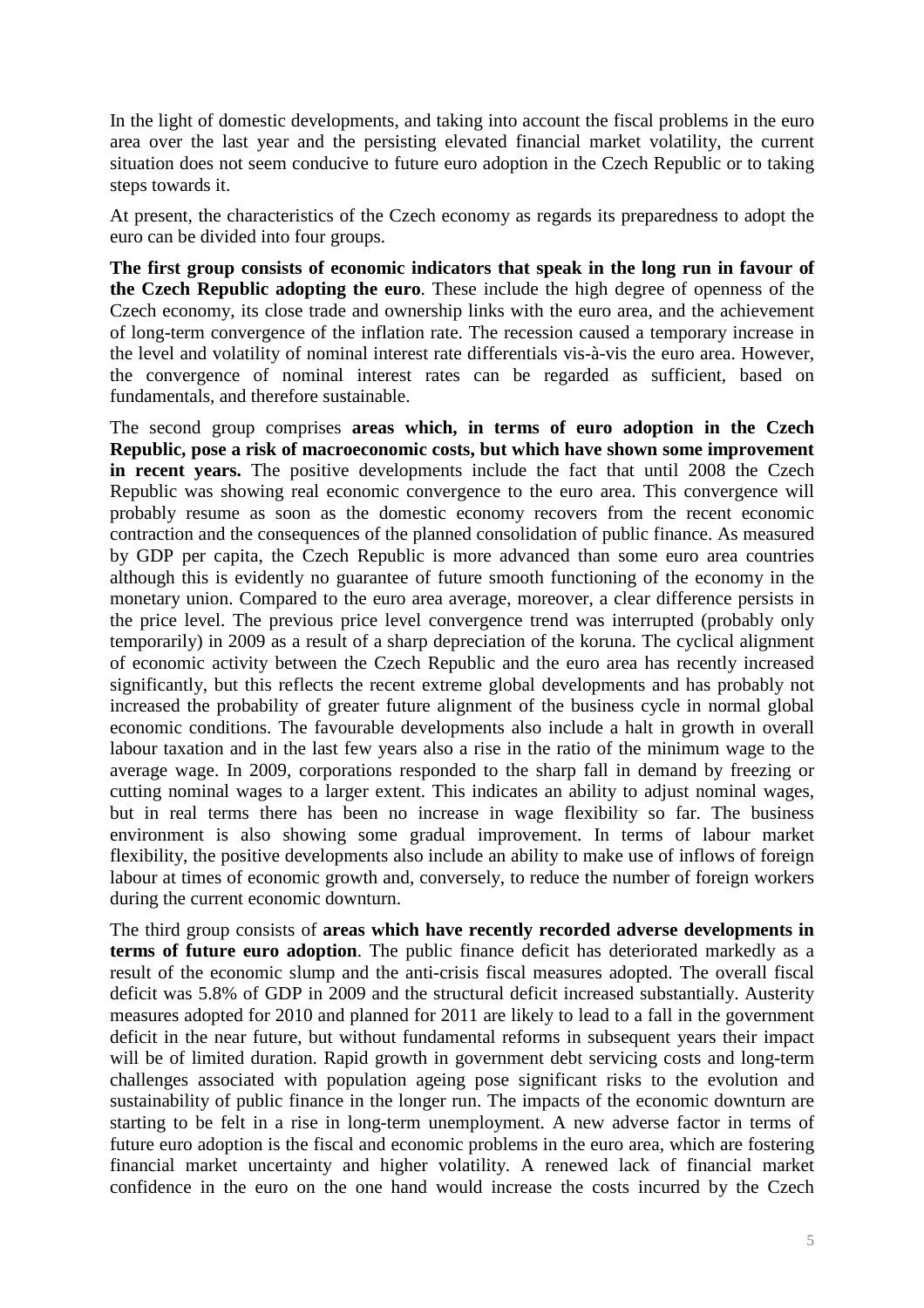economy in satisfying the Maastricht exchange rate criterion and on the other hand would reduce the economic benefits of introducing the single currency. The activities of European institutions in reaction to the current problems are intended to strengthen the fiscal discipline rules in the euro area and limit the risk of similar situations arising in the future. However, they are still the subject of political negotiations.

The fourth group contains **areas which are showing long-term problems in terms of the economy's flexibility and ability to adjust to shocks and which are not showing any significant improvements**. Structural problems in the labour market ensuing from the configuration of taxes and benefits and from labour legislation are leading to relatively high labour market rigidity, low incentives to work among part of the population and to employment inflexibility. The low or unsuitable skills of the long-term unemployed are also a persisting problem.

### **1.3 Conclusions and Recommendations**

The Czech Republic is non-compliant with the Maastricht convergence criteria mainly because of its fiscal indiscipline, which is repeatedly preventing fulfilment of the public finance sustainability criterion. The excessive deficit procedure was therefore opened against the Czech Republic at the end of 2009. The proposed fiscal strategy should enable the government sector deficit to be reduced below 3% of GDP in the medium term. The government debt criterion has always been fulfilled in the past, thanks mainly to the Czech Republic's low initial level of debt. Looking ahead, a problem might arise as regards meeting this criterion owing to the relatively high rate of growth of debt and insufficient implementation of pension and health system reforms. Thanks to external factors and the fading effect of previous administrative measures, the Czech Republic experienced significant disinflation in 2009 and started fulfilling the price stability criterion again in September 2009. Increases in indirect taxes and rising commodity prices have been fostering moderate price growth since 2010, but the Czech Republic is still compliant with the price criterion. In 2011– 2013, the Czech Republic is expected to continue to fulfil the criterion provided that no oneoff external shocks and significant tax changes deviate inflation upwards. The Czech Republic is compliant with the related criterion on long-term interest rates and is highly likely to remain so in the future. This compliance should be supported by the CNB's new lower inflation target and the preparation of fiscal consolidation measures. The Czech Republic does not currently fulfil the exchange rate criterion because it does not participate in ERM II. Fulfilment of this criterion in the future will be heavily dependent on the timing of ERM II entry and on financial market stability. On the basis of the convergence scenario it can also be expected that the long-term nominal and real appreciation against the euro will be renewed.

In the area of economic alignment, the preparedness of the Czech Republic for euro adoption has worsened, mainly as a result of the recession. Although the Czech Republic has long been gradually catching up with the euro area economic and price level, this trend was interrupted – probably temporarily – during the economic downturn. Interest rate differentials and exchange rate volatility have also increased in the last two years. Public finance has deteriorated substantially. Its long-term sustainability and the insufficient room for it to have a stabilisation effect in the event of strongly adverse developments are among the key challenges facing the Czech Republic. On the labour market, there has been no great structural improvement and problems persist in the institutional set-up. The persisting major uncertainty on financial markets, intensified among other things by investors' concerns about fiscal sustainability in some euro area countries, is not creating a favourable environment for the Czech Republic to join ERM II, since ERM II is potentially vulnerable to changes in financial market sentiment and in short-term capital flows. Any adverse developments during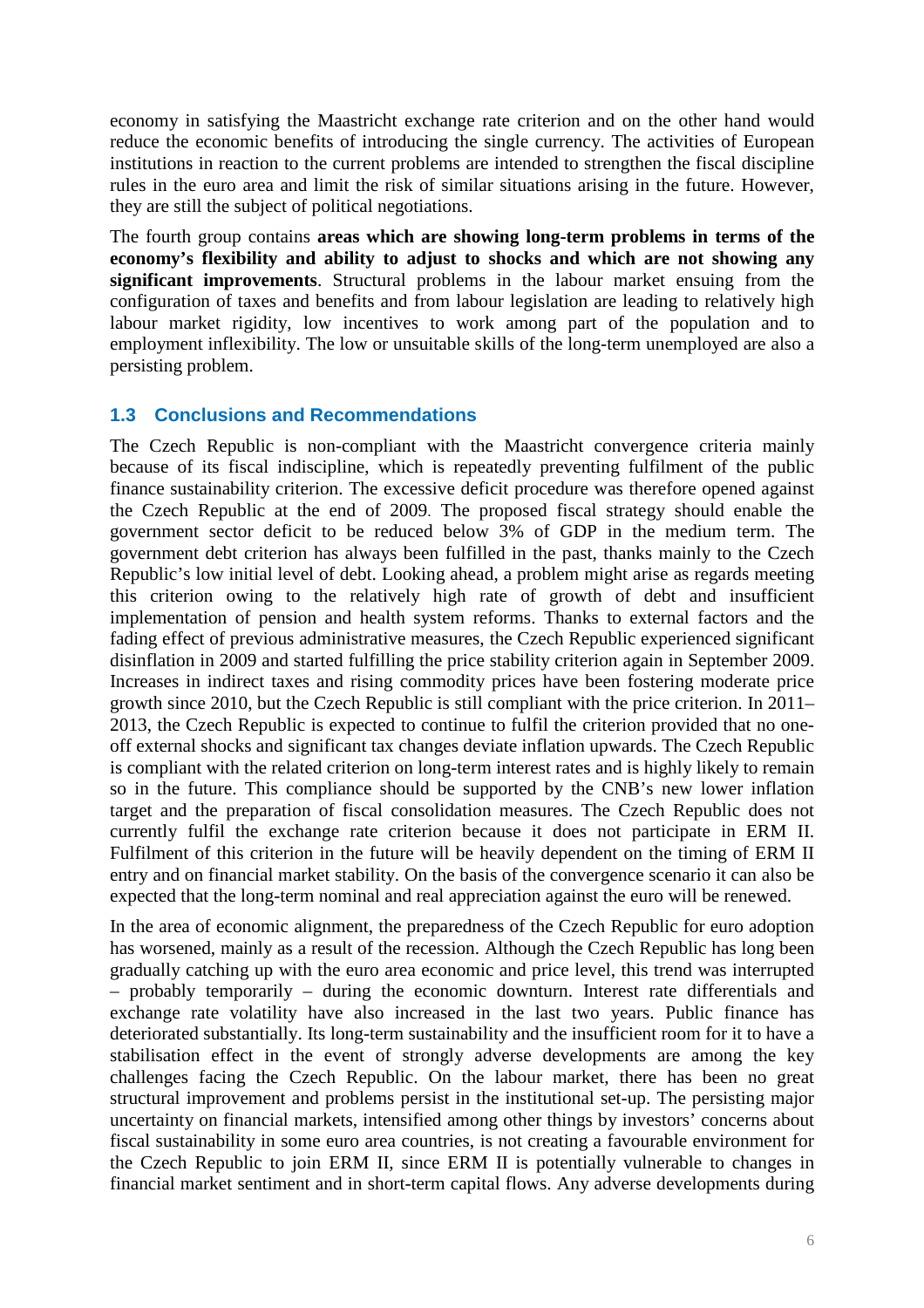the Czech koruna's stay in this mechanism could generate macroeconomic costs and reduce the Czech economy's alignment with the euro area.

In the current circumstances it is very unlikely that the Czech Republic will be able to fulfil all the Maastricht convergence criteria in the medium term. A general government deficit of above 3% will be the principal barrier to joining the monetary union. Maintaining and further increasing the degree of alignment of the Czech economy with the euro area in the next few years is equally uncertain. **In this situation, therefore, it is impossible to conclude that the Czech Republic has made sufficient progress in laying the groundwork for euro adoption to allow it to set a target date for entry into the euro area. Therefore, in line with the Czech Republic's Updated Euro-area Accession Strategy, the Ministry of Finance and the Czech National Bank recommend that the Czech government should not set a target date for the time being. The recommendation not to set a target date for euro area entry for the time being simultaneously implies a recommendation that the Czech Republic should not attempt to enter ERM II during 2011.**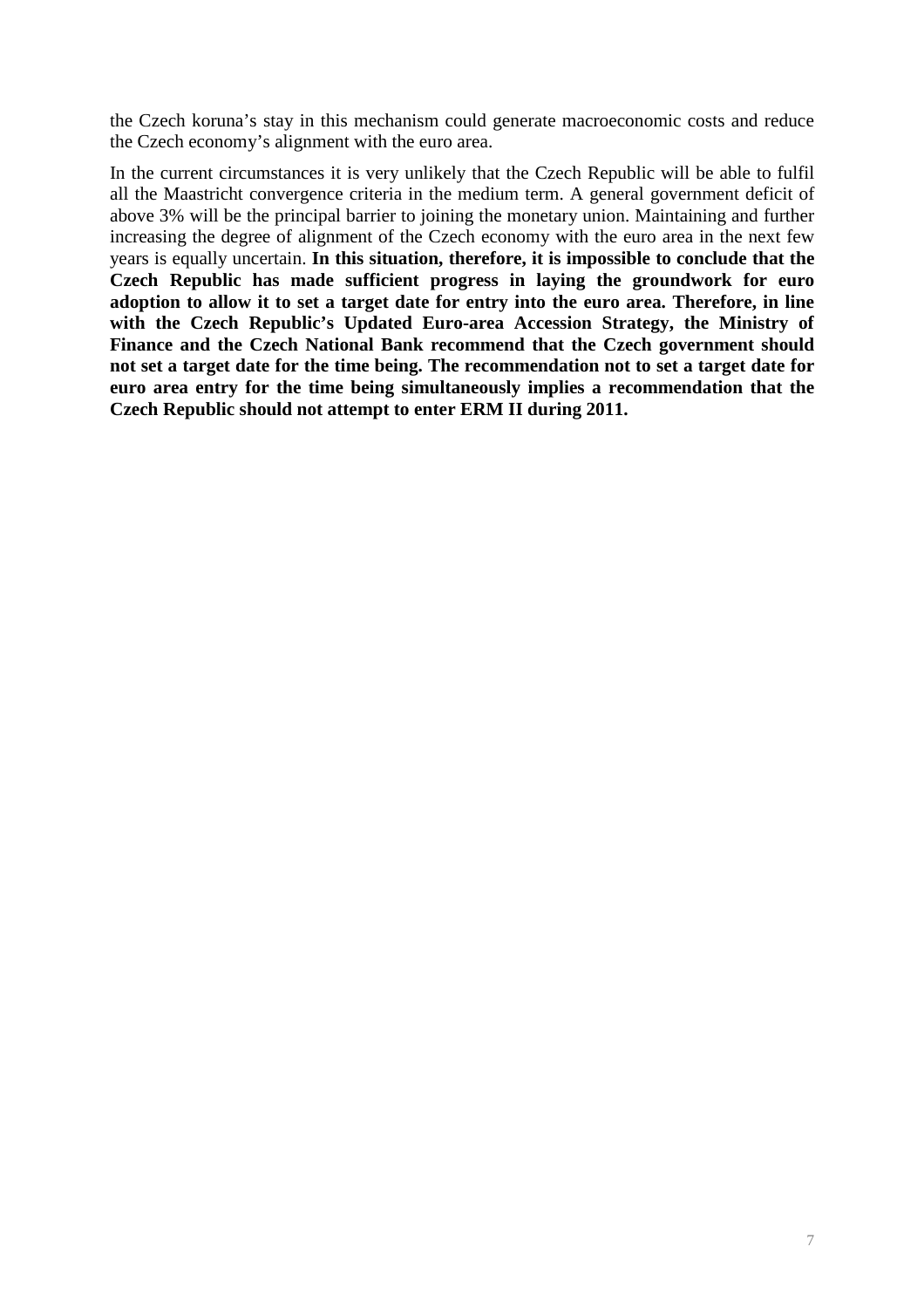## **2 ASSESSMENT OF THE CURRENT AND EXPECTED FULFILMENT OF THE MAASTRICHT CONVERGENCE CRITERIA**

The achievement of a high degree of sustainable convergence, which is one of the prerequisites for euro adoption defined in the Treaty on the Functioning of the European Union, is assessed according to the Maastricht convergence criteria. These comprise a criterion on price stability, a criterion on sustainability of the government financial position, a criterion on exchange rate stability and a criterion on long-term interest rates. The criteria are specified in more detail in the Protocol on the Convergence Criteria referred to in Article 140 of the Treaty. The excessive deficit procedure is referred to in Article 126 of the Treaty and in the related Protocol on the Excessive Deficit Procedure and Council Regulation (EC) No. 1467/97.

### **2.1 Criterion on Price Stability**

#### **Box 2.1: Definition of the criterion on price stability**

#### **Treaty provisions**

The first indent of Article 140(1) of the Treaty requires "the achievement of a high degree of price stability; this will be apparent from a rate of inflation which is close to that of, at most, the three best performing Member States in terms of price stability".

Article 1 of the Protocol on the Convergence Criteria stipulates that "the criterion on price stability shall mean that a Member State has a price performance that is sustainable and an average rate of inflation, observed over a period of one year before the examination, that does not exceed by more than 1.5 percentage points that of, at most, the three best performing Member States in terms of price stability. Inflation shall be measured by means of the consumer price index on a comparable basis, taking into account differences in national definitions."

#### **Application of Treaty provisions in ECB and EC Convergence Reports**

With regard to "an average rate of inflation, observed over a period of one year before the examination", the inflation rate is calculated using the increase in the latest available 12-month average of the Harmonised Index of Consumer Prices (HICP) over the previous 12-month average.

The reference value of the price criterion is calculated as 1.5 percentage points plus the simple arithmetic average of the rate of inflation in the three countries with the lowest inflation rates, given that these rates are compatible with price stability.

#### **Implementation of the price stability criterion – current practice**

Both the Treaty and the Protocol in some areas leave scope for interpretation by the institutions (the European Commission and the European Central Bank) that assess the fulfilment of the criteria. Therefore, when assessing the fulfilment of the criteria one should also take into account the specific way in which these institutions apply the criterion.

In the Convergence Report 2010 the EC and ECB state that the reference value of the price criterion may be linked to the overall economic situation at the time of the assessment. Between 2004 and 2009, the EU countries recorded mostly positive rates of inflation, hence the countries with the lowest positive rates of inflation were chosen as the best performers in terms of price stability in the Convergence Reports. In the economic circumstances at the time the Convergence Report 2010 was prepared, most countries were facing negative rates of inflation, so Portugal (-0.8%), Estonia (-0.7%) and Belgium (-0.1%) were included in the calculation of the price stability criterion. However, Ireland (-2.3%), which, according to the EC and the ECB, had a markedly lower inflation rate than the other Member States, was excluded from the calculation of the criterion. The choice of countries to be included in the calculation of the price criterion therefore depends fully on the arbitrary decision of the assessing institutions. Based on the experience to date, a very low value cannot be ruled out.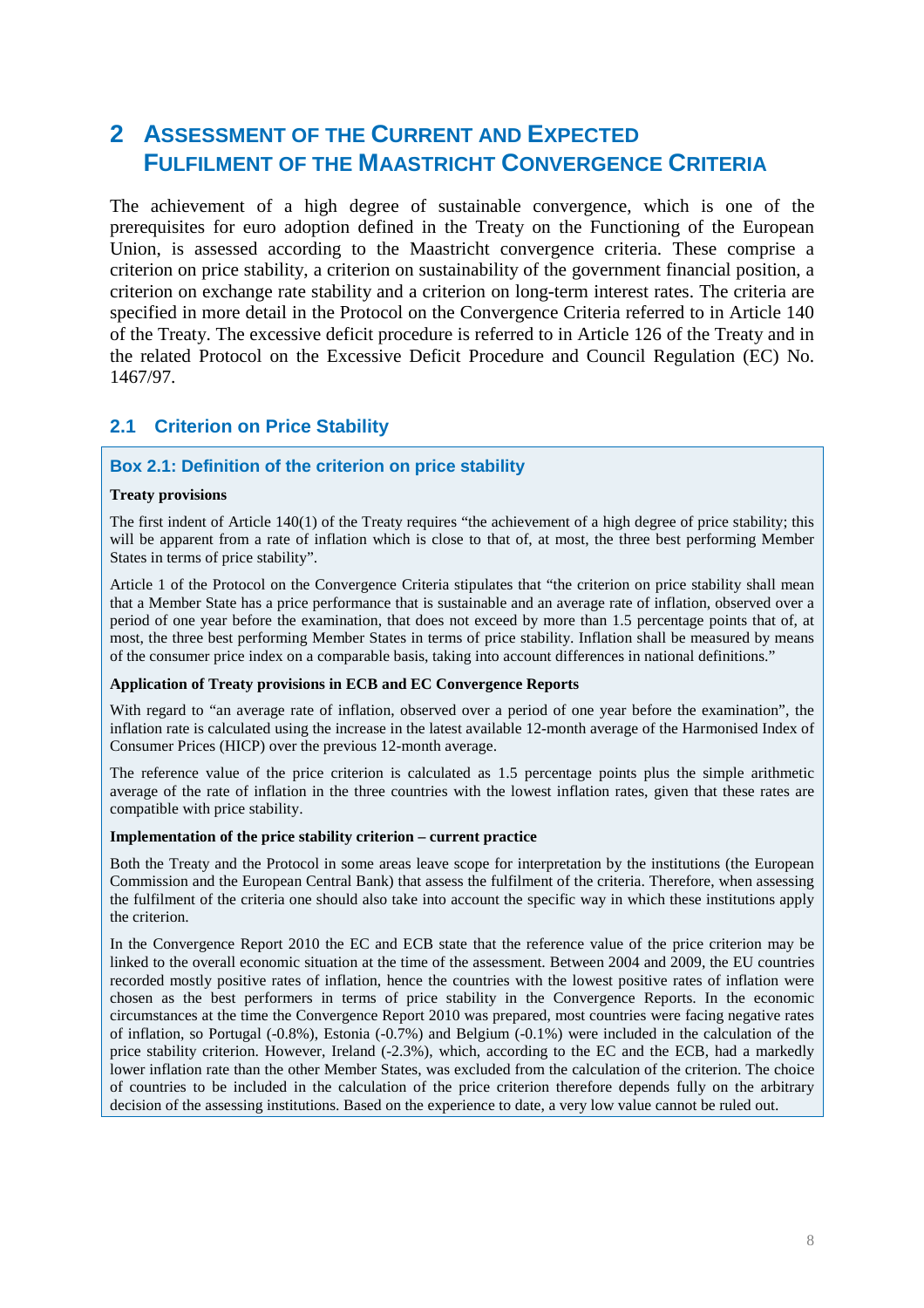Moreover, the negative verdict for Lithuania<sup>2</sup> in the May 2006 Convergence Reports indicated that a very strict assessment can be expected as regards sustainable fulfilment of the criterion. If the outlook for the coming months foresees inflation rising above the reference value, the conclusion may be that the country is failing to satisfy the criterion in a sustainable manner. A similar signal has been sent out in the relatively strict assessment of the risks to the sustainable fulfilment of this criterion by, respectively, Slovakia and Estonia in the ECB's 2008 and 2010 Convergence Reports, despite the fact that both countries were ultimately accepted into the euro area.

According to the calculation of the reference value for the three best performing countries in terms of price stability, the Czech Republic did not fulfil this criterion in 2007 and 2008, unlike in previous years (see Table 2.1). The main exogenous factors in 2008 were a surge in prices of food and energy (most notably oil) and a wave of administrative measures (an increase in the lower VAT rate from 5% to 9%, the introduction of environmental taxes and health care fees, and further increases in excise duties). 2009 saw much lower energy and food prices compared to the previous year amid a global recession which, together with a fall in the domestic economy, manifested itself in sharp disinflation. The disinflation process peaked in 2010 Q2. Since then, prices have been gradually increasing because of administrative measures (increases in both VAT rates of 1 percentage point and a rise in excise duties on tobacco products, alcohol and beer and fuels) and rising oil and food prices and in Q2 also because of year-on-year depreciation of the koruna-dollar exchange rate. The Czech Republic has been compliant with the price stability criterion since September 2009.

#### **Table 2.1: Harmonised index of consumer prices**

 $\overline{a}$ 

*(average for last 12 months vs. average for previous 12 months as of end of period, growth in %)* 

|                                                   | 2007 | 2008 | 2009 | 8/2010 2010 2011 2012 2013 |     |  |  |
|---------------------------------------------------|------|------|------|----------------------------|-----|--|--|
| Average for 3 EU countries with lowest inflation* | 1.3  | 2.6  | 0.0  | 0.4                        | 0.7 |  |  |
| Reference value                                   |      |      |      | 1.9                        |     |  |  |
| <b>Czech Republic</b>                             |      |      | 0.6  | $0.6^{\circ}$              | 1.4 |  |  |

\* More precisely, the three best performing countries in terms of price stability (see Box 2.1).

Sources: Eurostat, European Commission – Economic Forecast (spring 2010). The forecast for the Czech Republic is taken from the Czech Republic's Macroeconomic Forecast (July 2010).

Note: The outlook for EU countries for 2010–2011 is taken from the European Commission's Economic Forecast (spring 2010).

In 2011–2013, prices in the Czech Republic will still be affected, in addition to standard factors, by a significant contribution of administrative measures. However, the Czech Republic should fulfil the price stability criterion in 2011–2013 provided that there are no unexpected one-off shocks. Sustainable fulfilment of this criterion in the future period will be aided by the CNB's new inflation target. It is desirable, however, that no substantial inflationary changes to indirect taxes or other administrative measures in the consumer price area be made during the reference period for the assessment of this criterion (i.e. the ERM II participation period). Such measures would hinder fulfilment of the criterion.

 $2$  During the spring 2006 assessment, inflation in Lithuania exceeded the reference value for the price stability criterion by 0.1 percentage point.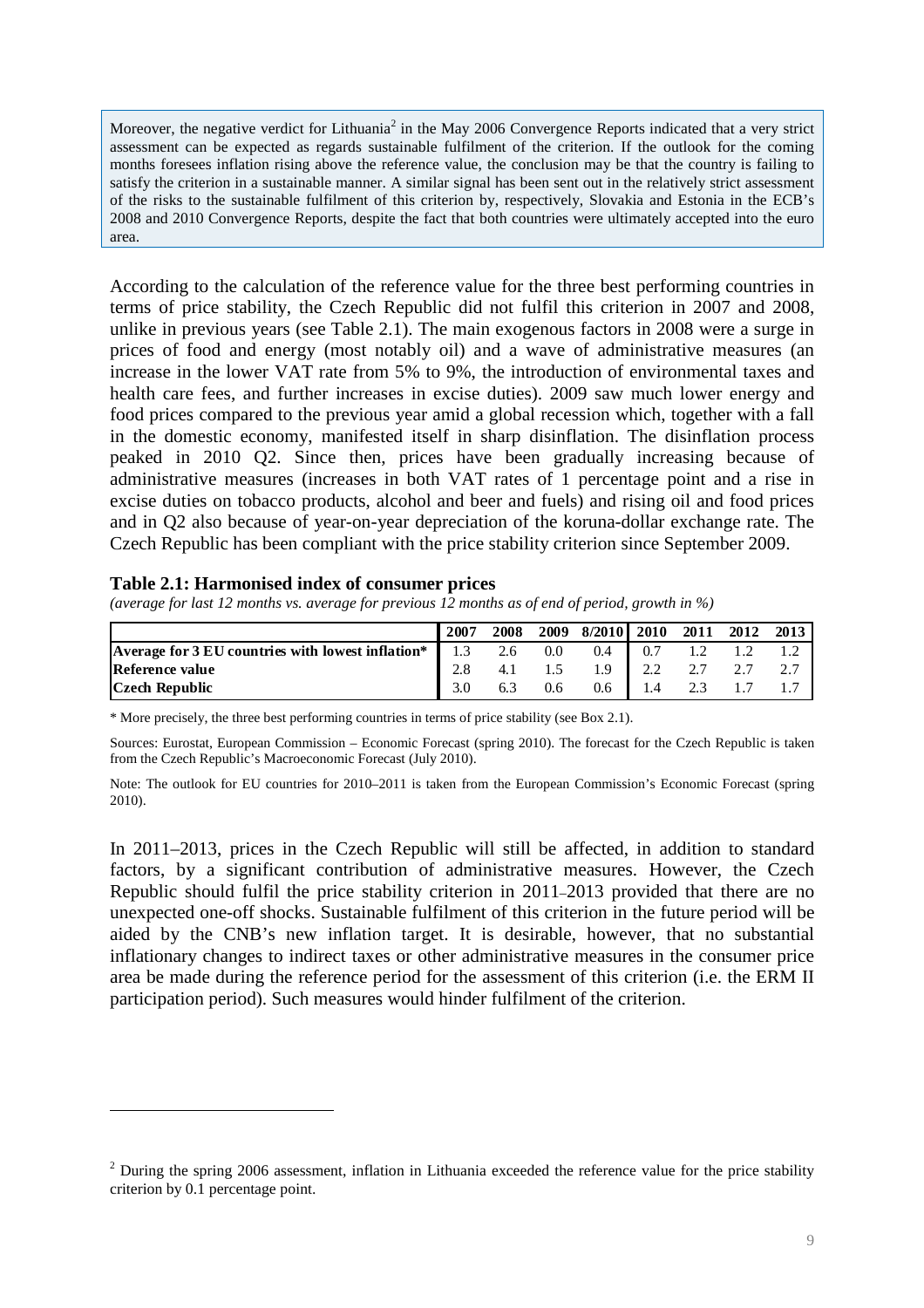## **2.2 Criterion on the Sustainability of Public Finance<sup>3</sup>**

#### **2.2.1 Government deficit criterion**

#### **Box 2**Chyba! Nebyl zadán název stylu.**.2: Definition of the criterion on the sustainability of the government financial position**

#### **Treaty provisions**

 $\overline{a}$ 

The second indent of Article 140(1) of the Treaty requires "the sustainability of the government financial position; this will be apparent from having achieved a government budgetary position without a deficit that is excessive as determined in accordance with Article 126(6) of the Treaty".

Article 2 of the Protocol on the Convergence Criteria stipulates that this criterion "shall mean that at the time of the examination the Member State is not the subject of a Council decision under Article 126(6) of this Treaty that an excessive deficit exists".

Article 126 of the Treaty sets out the excessive deficit procedure, which is specified in more detail in the Stability and Growth Pact. According to Article 126(2) of the Treaty, the European Commission prepares a report if a Member State does not fulfil the requirements for fiscal discipline, in particular if:

1. the ratio of the planned or actual government deficit to GDP exceeds a reference value (defined in the Protocol on the excessive deficit procedure as 3% of GDP), unless:

- either the ratio has declined substantially and continuously and reached a level that comes close to the reference value, or

- the excess over the reference value is only exceptional and temporary and the ratio remains close to the reference value.

2. the ratio of government debt to GDP exceeds a reference value (defined in the Protocol on the Excessive Deficit Procedure as 60% of GDP), unless the ratio is sufficiently diminishing and approaching the reference value at a satisfactory pace.

The criterion on the sustainability of public finance is again<sup>4</sup> not being fulfilled, so the excessive deficit procedure was opened for the second time against the Czech Republic at the end of 2009 based on an expected exceeding of the reference value for the government deficit-to-GDP ratio in 2009 (see Table 2.2). As a result of a sharp slowdown in economic growth in 2008 and economic recession in 2009, the general government balance saw a marked deterioration after 2007. In addition to the unresolved structural problems of Czech public finance, the government sector was facing an unprecedented shortfall in tax revenues owing to the extraordinarily unfavourable economic situation and to legislative changes approved mainly on the revenue side of the public budgets. These legislative changes were made, among other things, in an effort to soften the impacts of the recession. Expenditure on mitigating the effects of the recession on economic agents was increased at the same time. By contrast, the consolidation measures prepared by the government for 2010 will ensure a sizeable reduction in the general government deficit compared to the previous year.

<sup>&</sup>lt;sup>3</sup> The criterion on the sustainability of public finance is satisfied only when both components of the fiscal criterion, i.e. the government deficit and government debt, are fulfilled in a sustainable manner.

<sup>&</sup>lt;sup>4</sup> The Czech Republic was previously in the excessive deficit procedure between 2004 and June 2008.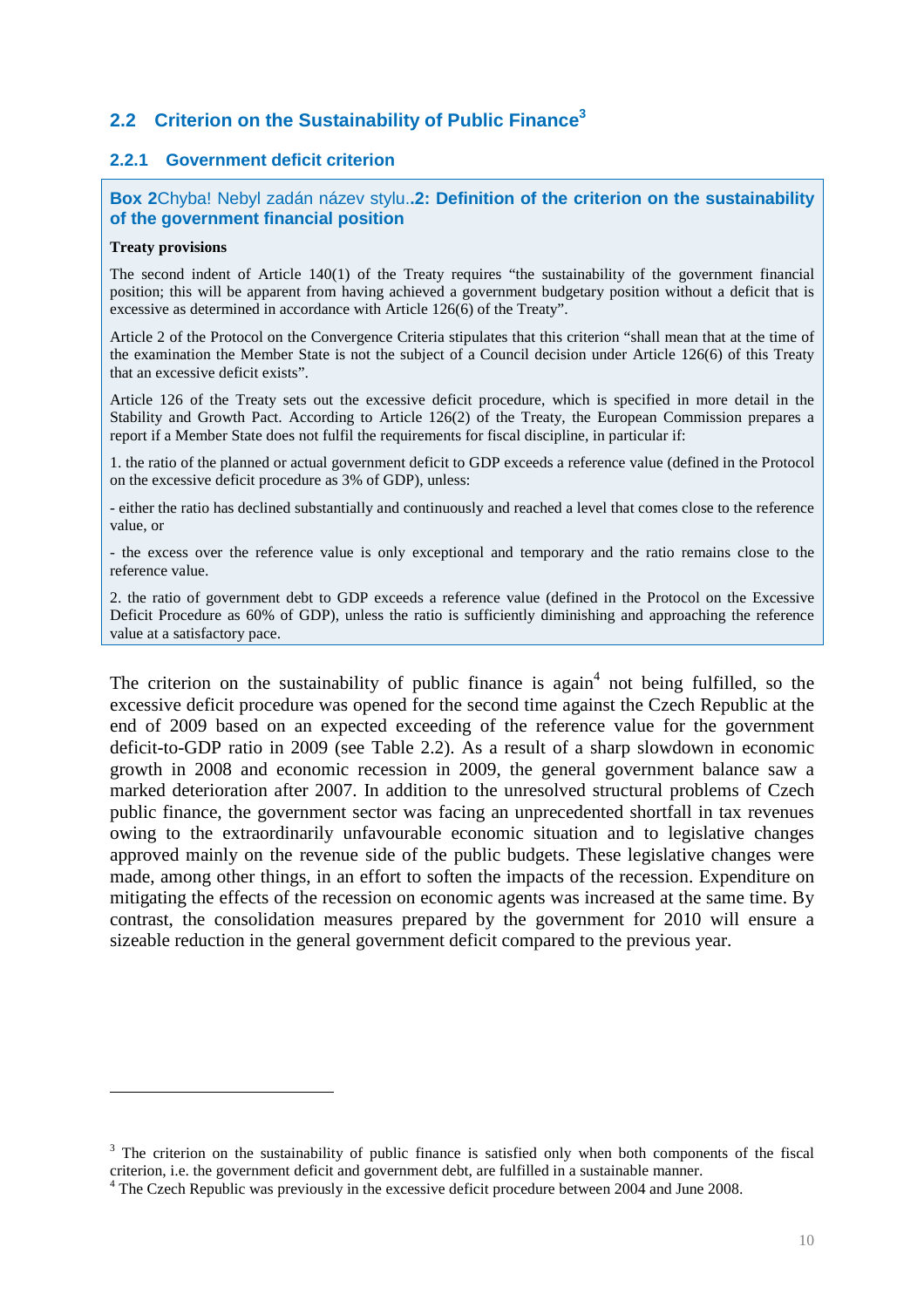#### **Table 2.2: General government balance**

*(ESA 1995 methodology, in % of GDP)* 

|                       | 2007  | 2008 | 2009   | 2010   | 2011 | 2012 | 2013 |
|-----------------------|-------|------|--------|--------|------|------|------|
| Reference value       | - J.U |      | $-3.0$ | -3.V   | -3.U |      | -9.U |
| <b>Czech Republic</b> | -v.,  | -4., | $-5.8$ | $-3.1$ |      | ີ ∙ັ | -4., |

Sources: CZSO, Government Deficit and Government Debt Notifications (October 2010), Fiscal Outlook of the Czech Ministry of Finance.

The draft state budget for 2011 and the medium-term outlook for the state budget in 2011– 2013 assume a further gradual improvement in the general government balance to 2.9% of GDP in 2013, in line with the requirements of the excessive deficit procedure. The government resulting from the spring 2010 elections has thus tightened the fiscal objectives for the coming years compared to the Czech Republic's January 2010 Convergence Programme. It has also set the objective of achieving balanced general government accounts in 2016 provided that there is economic growth in the period under consideration. The current fiscal policy settings are based on the expenditure frameworks approved by the government. However, conceptual structural reforms will have to be made for 2012 and 2013. Those reforms should be prepared in 2011.

As regards the alignment of the Czech economy with the euro area economy and the sustainability of public finance, it is essential to address the structural problems of public finance. The medium-term budgetary objective for the Czech Republic under the Stability and Growth Pact is to achieve a structural general government deficit of 1% of GDP. Given the current fiscal policy settings, this objective will not be fulfilled during the outlook period. The structural deficit is expected to be 4.2% of GDP in 2010 and to decrease gradually thereafter to 2.2% of GDP in 2013. If this trend is maintained in the following years, the medium-term objective (MTO) will probably be achieved only in 2017.

The one-off resolution of environmental obligations and the potential adoption of a law to rectify some property injustices against churches could also widen the deficit in the short run. The potential impacts on public finance will depend on the exact form of the relevant measures.

#### **2.2.2 Government debt criterion**

Given the low initial level of government debt, the Czech Republic has had no problem fulfilling this criterion so far (see Table 2.3). In 2007–2008, the government debt stabilised around 30% of GDP, following a substantial increase (due mainly to government guarantees) in 2001–2003. Since 2009, however, the debt has increased sharply, as the amount of debt is being affected to a large extent by the public budget deficit, the largest component of which is the greatly elevated state budget deficit. Compared to the EU or euro area average, however, the overall debt is not high.

Given the fiscal policy settings and the assumptions of further consolidation, the debt should peak at around 43% of GDP in 2013 and decrease gradually in the years that follow. The debt could be positively affected by potential privatisation revenues, which, however, will probably be lower than in the past. It is therefore clear that the period of comfortable fulfilment of the government debt criterion is ending and that increased attention will have to be paid to the sustainability of fulfilment of this criterion in the future.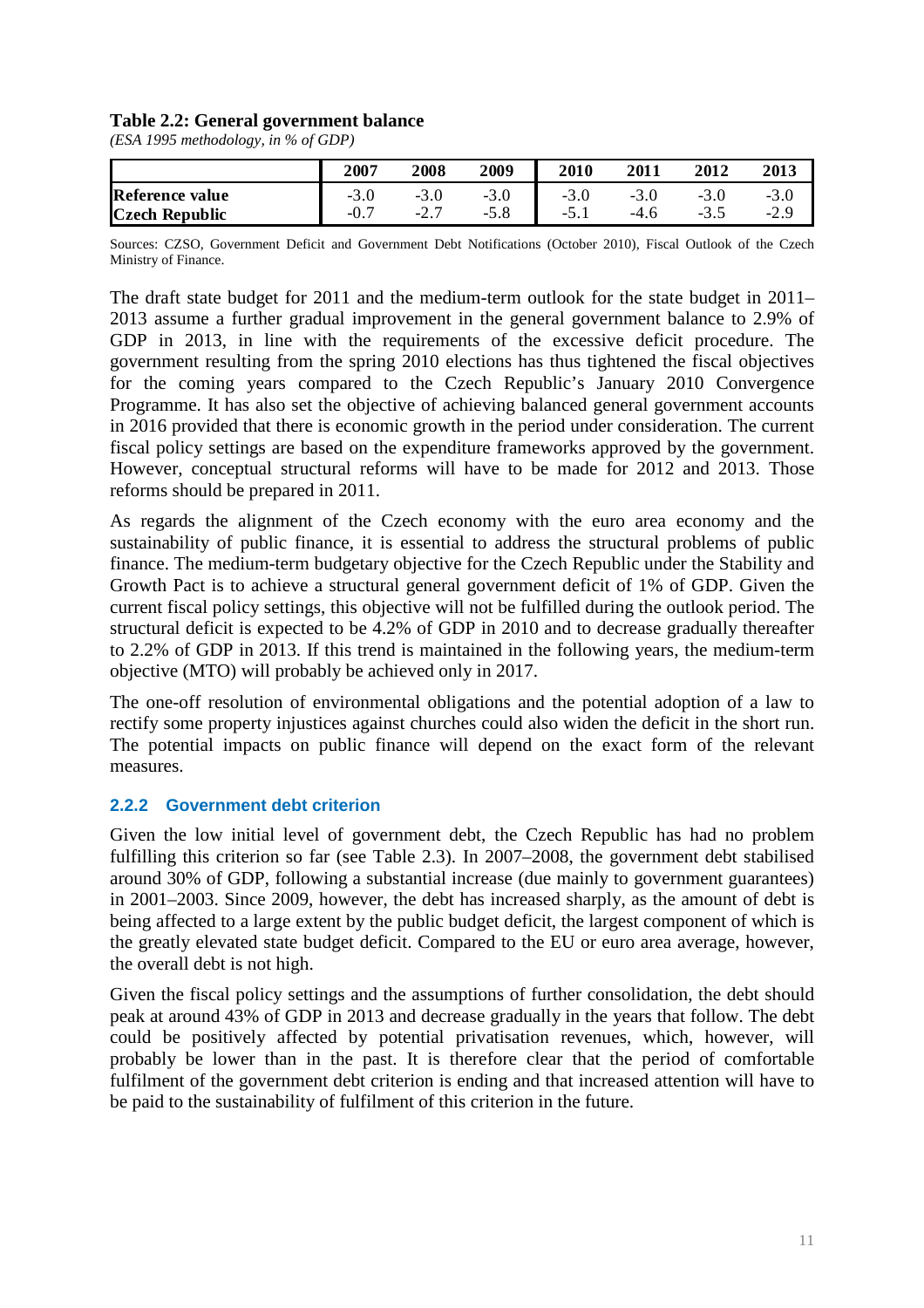#### **Table 2.3: Government debt**

*(ESA 1995 methodology, in % of GDP)* 

|                        | 2007 | 2008 | 2009 | 2010 | 2011 | 2012 | 2013 |
|------------------------|------|------|------|------|------|------|------|
| <b>Reference value</b> | 60.0 | 60.0 | 60.0 | 60.0 | 60.0 | 60.0 | 60.0 |
| <b>Czech Republic</b>  | 29.0 | 30.0 | 35.3 | 39.3 | 42.1 | 42.9 | 43.3 |

Sources: CZSO, Government Deficit and Government Debt Notifications (October 2010), Fiscal Outlook of the Czech Ministry of Finance.

Another risk is the adverse effect of population ageing. Unless the necessary reforms are implemented to mitigate its fiscal impacts, in particular pension system reform and health care reform, a further increase in the debt-to-GDP ratio is to be expected in the long term. These risks will probably (depending on the manner of financing) also affect the general government deficit.

## **2.3 Criterion on Exchange Rate Stability**

#### **Box 2.3: Definition of the criterion on exchange rate stability**

#### **Treaty provisions**

The third indent of Article 140(1) of the Treaty requires "the observance of the normal fluctuation margins provided for by the exchange-rate mechanism of the European Monetary System, for at least two years, without devaluing against the currency of any other Member State".

Article 3 of the Protocol on the Convergence Criteria stipulates that "the criterion on participation in the exchange rate mechanism of the European Monetary System shall mean that a Member State has respected the normal fluctuation margins provided for by the exchange rate mechanism of the European Monetary System without severe tensions for at least two years before the examination. In particular, the Member State shall not have devalued its currency's bilateral central rate against any other Member State's currency on its own initiative for the same period."

#### **Application of Treaty provisions in ECB and EC Convergence Reports**

The Treaty refers to the criterion of participation in the European exchange-rate mechanism (ERM until December 1998 and ERM II since January 1999).

First, the ECB and the EC assess whether the country has participated in ERM II "for at least the last two years before the examination", as stated in the Treaty.

Second, as regards the definition of "normal fluctuation margins", the ECB recalls the formal opinion that was put forward by the EMI Council in October 1994 and its statements in the November 1995 report entitled "Progress towards Convergence".

The EMI Council's opinion of October 1994 stated that "the wider band has helped to achieve a sustainable degree of exchange rate stability in the ERM", that "the EMI Council considers it advisable to maintain the present arrangements", and that "member countries should continue to aim at avoiding significant exchange rate fluctuations by gearing their policies to the achievement of price stability and the reduction of fiscal deficits, thereby contributing to the fulfilment of the requirements set out in Article 140(1) of the Treaty and the relevant protocol".

In the November 1995 report entitled "Progress towards Convergence" it was stated that "when the Treaty was conceived, the 'normal fluctuation margins' were  $\pm 2.25\%$  around bilateral central parities, whereas a  $\pm 6\%$  band was a derogation from the rule. In August 1993 the decision was taken to widen the fluctuation margins to ±15%. The interpretation of the criterion, in particular of the concept of 'normal fluctuation margins' became less straightforward". It was then also proposed that account would need to be taken of "the particular evolution of exchange rates in the European Monetary System (EMS) since 1993 in forming an ex post judgement".

Against this background, in the assessment of exchange rate developments the emphasis is placed on exchange rates being close to the ERM II central rates.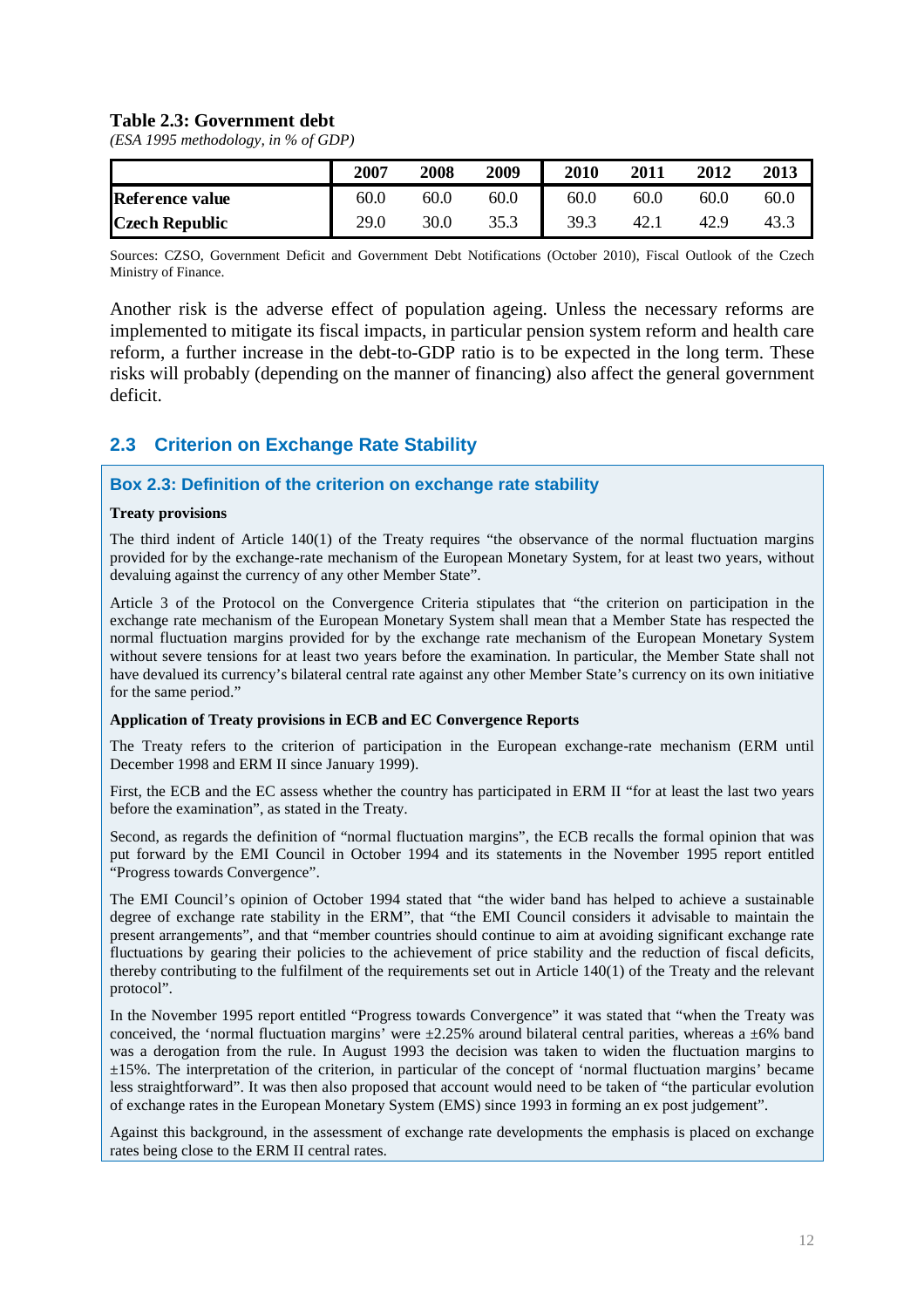Third, the issue of the presence of "severe tensions" or "strong pressures" on the exchange rate is addressed by examining the degree of deviation of exchange rates from the ERM II central rates against the euro. Other indicators, such as short-term interest rate differentials vis-à-vis the euro area and their evolution, are used as well. The role played by foreign exchange interventions is also considered.

The example of the assessment of sustainability of fulfilment of the exchange rate stability criterion for Slovakia in the 2008 ECB Convergence Report recalls that some European authorities currently tend to take a stricter view in the interpretation of the convergence criteria and their fulfilment.

The admission of an EU Member State into the euro area is conditional on a successful, at least two-year stay of the national currency in ERM II. The Czech currency has not entered this system yet, hence it does not have a fixed central parity vis-à-vis the euro against which exchange rate fluctuations and thus also the fulfilment of this criterion can be monitored. The timing of ERM II entry and the appropriate selection of the central parity will be of key importance for fulfilment of the criterion.

For the purposes of this assessment of exchange rate stability, the hypothetical CZK/EUR central parity is set as the average exchange rate in 2008 Q1, i.e. the quarter preceding hypothetical ERM II entry at the start of 2008 Q2, which would allow euro adoption on 1 January 2011.<sup>5</sup> With the aid of this parity (see Chart 2.1) it is theoretically possible to monitor whether the Czech Republic would have fulfilled the exchange rate stability criterion in the given time period.

The exchange rate of the koruna against the euro is showing a long-term appreciation trend. However, this trend was interrupted in the second half of 2008 and in early 2009 by a sizeable depreciation due to deteriorating foreign investor sentiment about the Central European region. The magnitude of the depreciation (23%) between July 2008 and February 2009 indicates potential risks to the fulfilment of the exchange rate criterion. In March 2009 the koruna started appreciating again, and this trend is continuing in 2010. Overall, it can be seen that exchange rate deviations can in turbulent times exceed the set fluctuation band even if the parity is set on the basis of the current exchange rate, i.e. the quarterly average before hypothetical ERM II entry. The appropriate timing of ERM II entry, which should be preceded by prospects of a stable situation in the domestic economy, in global financial markets and in investment sentiment towards the Czech Republic and the whole region, will therefore be of key importance for successful fulfilment of the exchange rate stability criterion going forward.

 $\overline{a}$ 

<sup>&</sup>lt;sup>5</sup> The hypothetical adoption of the euro in 2011 would have been preceded by an assessment of all the convergence criteria in 2010 Q2.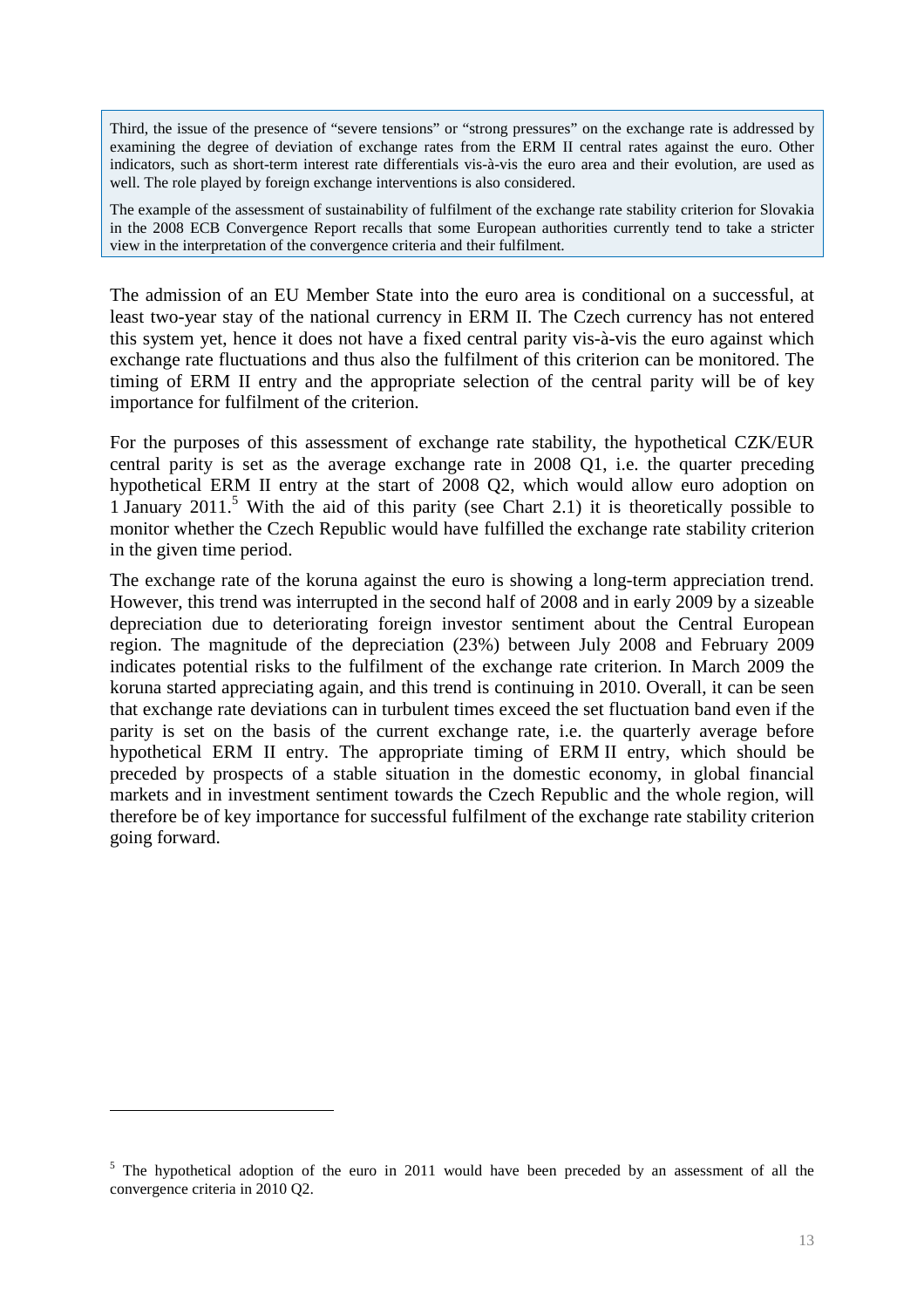**Chart 2.1: Nominal CZK/EUR exchange rate** 



Note: In the chart, an upward movement of the exchange rate means appreciation of the koruna vis-à-vis the euro. The hypothetical central parity is simulated by the average exchange rate for 2008 Q1. Sources: CNB, Ministry of Finance calculations. Data up to 30 September 2010.

The minimum length of stay of an EU Member State in ERM II is set by the Treaty at two years. The Czech Republic's September 2003 Euro-area Accession Strategy and its August 2007 update state that the Government and the CNB agree on a stay in ERM II that does not greatly exceed the minimum required period. This implies that the Czech Republic should enter the ERM II only after conditions have been established which enable it to introduce the euro at the time of the assessment of the exchange rate criterion and then to benefit from its introduction without experiencing any problems.  $\overline{6}$  The timing of ERM II entry depends to a large extent on the speed of the real and nominal convergence process in the Czech Republic. A successful stay of the Czech currency in the mechanism is closely related to the country's alignment with the euro area economy, the consistency of economic and budgetary policies and to the setting of an appropriate and sustainable central parity.

### **2.4 Criterion on Long-term Interest Rates**

 $\overline{a}$ 

**Box 2.4: Definition of the criterion on long-term interest rates Treaty provisions** 

<sup>&</sup>lt;sup>6</sup> For details, see the joint documents of the Czech Government and the CNB: "The Czech Republic's Euro-area Accession Strategy" and "The Czech Republic's Updated Euro-area Accession Strategy" at http://www.mfcr.cz/cps/rde/xchg/mfcr/hs.xsl/eu\_acc\_stra.html.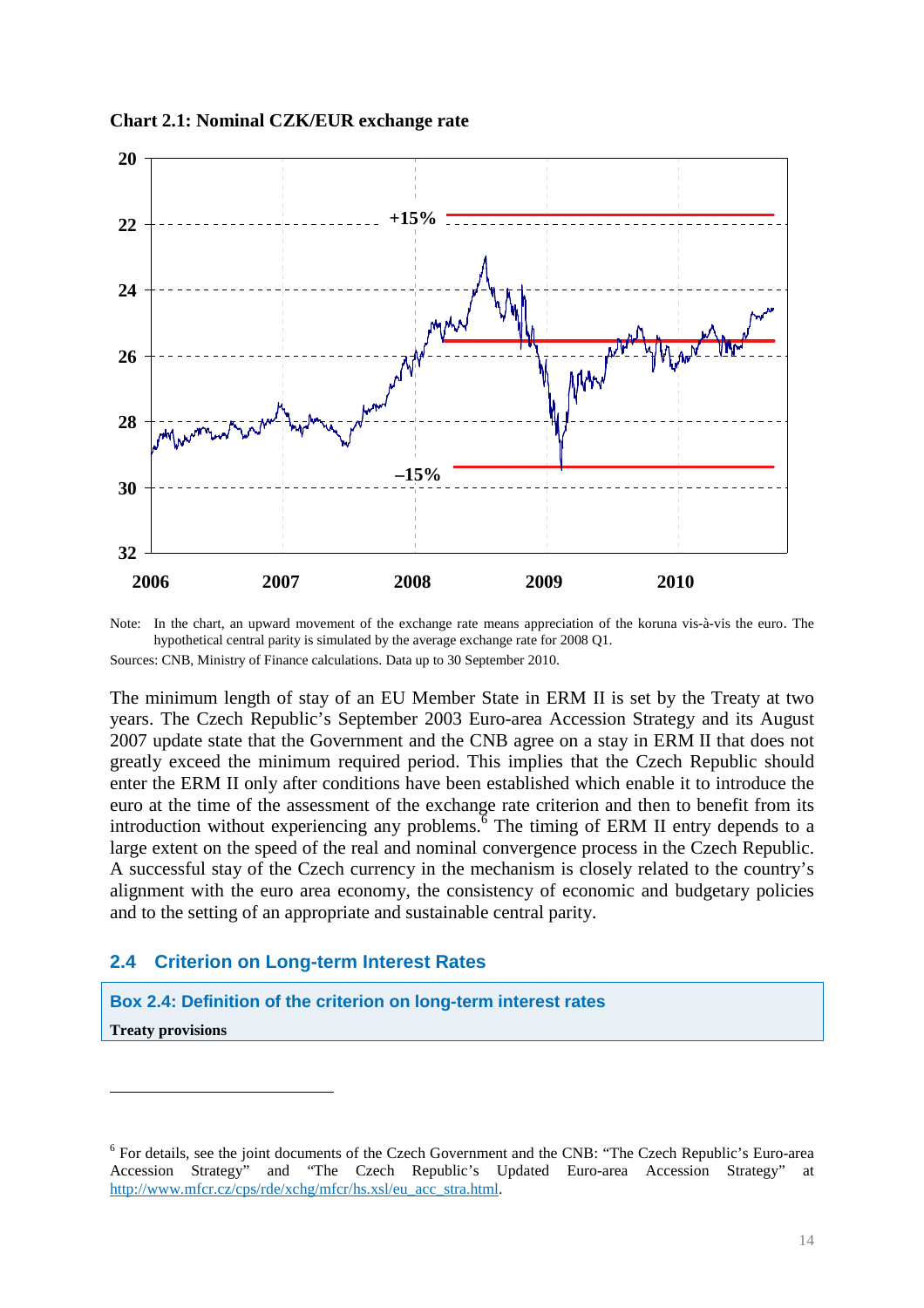The fourth indent of Article 140(1) of the Treaty requires "the durability of convergence achieved by the Member State and of its participation in the exchange-rate mechanism of the European Monetary System being reflected in the long-term interest-rate levels".

Article 4 of the Protocol on the Convergence Criteria stipulates that "the criterion on the convergence of interest rates means that, observed over a period of one year before the examination, a Member State has had an average nominal long-term interest rate that does not exceed by more than two percentage points that of, at most, the three best performing Member States in terms of price stability. Interest rates shall be measured on the basis of long-term government bonds or comparable securities, taking into account differences in national definitions".

#### **Application of Treaty provisions in ECB and EC Convergence Reports**

With regard to "an average nominal long-term interest rate" observed over "a period of one year before the examination", the long-term average interest rate has been calculated as an arithmetic average over the latest 12 months for which HICP data were available.

The notion of "at most, the three best performing Member States in terms of price stability" which is used for the definition of the reference value has been applied by using the unweighted arithmetic average of the long-term interest rates in at most the three countries which are used for the calculation of the criterion on price stability. Interest rates have been measured on the basis of harmonised long-term interest rates, which were developed for the purpose of assessing convergence.

The annual average long-term interest rates for convergence purposes showed an upward trend during 2007–2009. Despite this, the Czech Republic always fulfilled the interest rate criterion with 1 percentage point to spare over the period under review.

The average level of long-term interest rates for convergence purposes for the last twelve months was 4.2% in the Czech Republic in August 2010 (see Table 2.4). The successful preparation of government reforms, the positive outlooks of rating agencies (Standard  $\&$ Poor's, Fitch) for the Czech Republic, and the interest in Czech government bonds (denominated in both the koruna and the euro) on the part of residents and non-residents will probably contribute to a further decrease in average yields in 2010 to 3.7% on average. At the same time, we expect that Czech government bond yields will continue moving in the same direction as EU/German government bond yields and that the spread between them will not increase. The predicted rise in yields in 2011 should be gradual and reflect financial market developments and the recovery of the domestic economy. In 2011–2013, however, we do not identify any significant impulses fostering high growth in government bond yields, provided that the fiscal consolidation objectives are fulfilled. Given these facts, along with the expected low and stable future domestic inflation and slightly rising values of the convergence criterion (which reflects, among other things, increased risk related to the fiscal indiscipline of some euro area countries and a potential increase in inflationary pressures in response to the financial stimuli and measures supporting economic growth in the euro area), we do not expect the Czech Republic to have any problems fulfilling this convergence criterion in the future.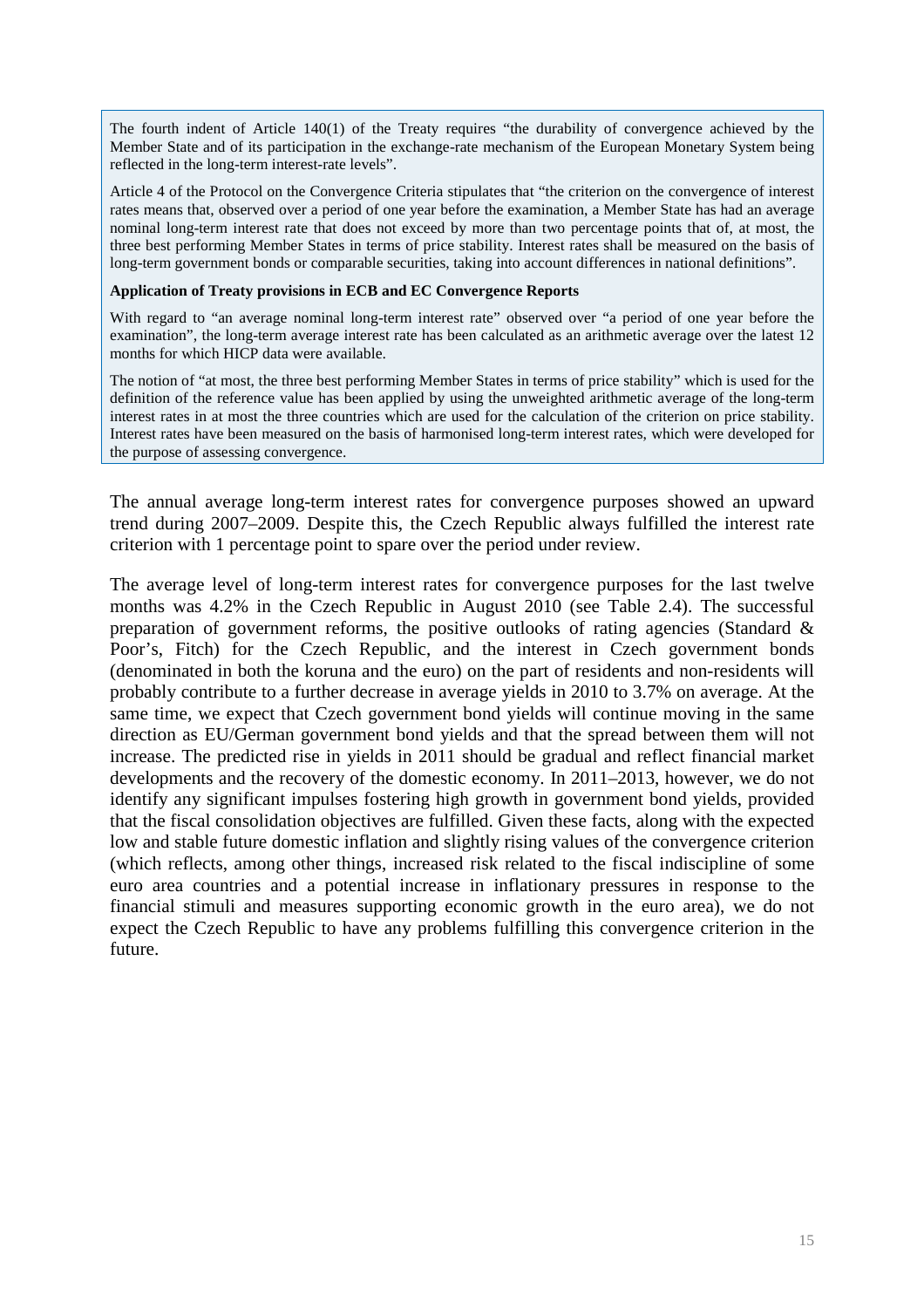#### **Table 2.4: Long-term interest rates for convergence purposes**

*(average for the last 12 months, in %)* 

|                                                   | 2007 | 2008 | 2009 | 8/2010   2010 |     | 2011 | 2012 | 2013 |
|---------------------------------------------------|------|------|------|---------------|-----|------|------|------|
| Average for 3 EU countries with lowest inflation* | 4.4  | 4.2  | 3.9  |               | 4.3 |      |      |      |
| Reference value                                   | 6.4  |      | 5.9  | 6.0           | 6.3 |      |      |      |
| <b>Czech Republic</b>                             |      | 4.6  | 4.8  | 4.2           |     | 3 Q  |      |      |

\* More precisely, the three best performing countries in terms of price stability (see Box 2.1).

Sources: European Commission, Ministry of Finance calculations.

Note: When calculating the interest rate criterion for August 2010, a different country with the lowest rate of inflation was chosen from the best performing countries in terms of price stability – the Netherlands – instead of Estonia. The reason for excluding Estonia from our calculation was an absence of adequate data, as Estonia has currently a very limited debt and there are no adequate long-term government bonds on the financial market.

## **2.5 National legislation convergence criterion**

Besides fulfilling economic convergence criteria, the countries are required to harmonise their legislation with Articles 130 and 131 of the Treaty on the Functioning of the European Union and the Statute of the European System of Central Banks before they can join the euro area. The compatibility of national legislation with EU law is also assessed in the regular convergence reports of the European Commission and the ECB. In addition to an examination of the compatibility of Czech law based on the standard criteria defined in the aforementioned articles of the Treaty, the latest ECB Convergence Report of 2010 extended the assessment of the CNB's financial independence to include an evaluation of its capital adequacy. The report stated that the CNB "*is faced with accumulated losses…carried over for several years. A negative capital situation may adversely affect an NCB's ability to perform its ESCB-related tasks as well as national tasks. In order to comply with the principle of financial independence and with a view to the future adoption of the euro, Česká národní banka should be provided with an appropriate amount of capital within a reasonable period of time so as to comply with the principle of financial independence."***<sup>7</sup>**

The CNB declared its disagreement with this assessment and pointed out *"that the losses that arose in previous years owing to accounting revaluation of its foreign exchange reserves have never undermined its independence and credibility, which are regarded as very high even on the international scale."*<sup>8</sup> The CNB's calculations have shown repeatedly that it is able to cover its accumulated losses from its future profits.

It cannot be ruled out that the negative assessment of the CNB's capital adequacy and financial independence by the European authorities will be repeated in their future convergence reports and that the Czech Republic and the CNB will be asked to resolve the situation relating to the central bank's capital before the country joins the euro area. This could have an adverse effect on the process of euro adoption in the Czech Republic.

 $\overline{a}$ 

<sup>7</sup> http://www.ecb.int/pub/pdf/conrep/cr201005en.pdf

<sup>8</sup> http://www.cnb.cz/en/public/media\_service/press\_releases\_cnb/2010/20100512\_convergence.html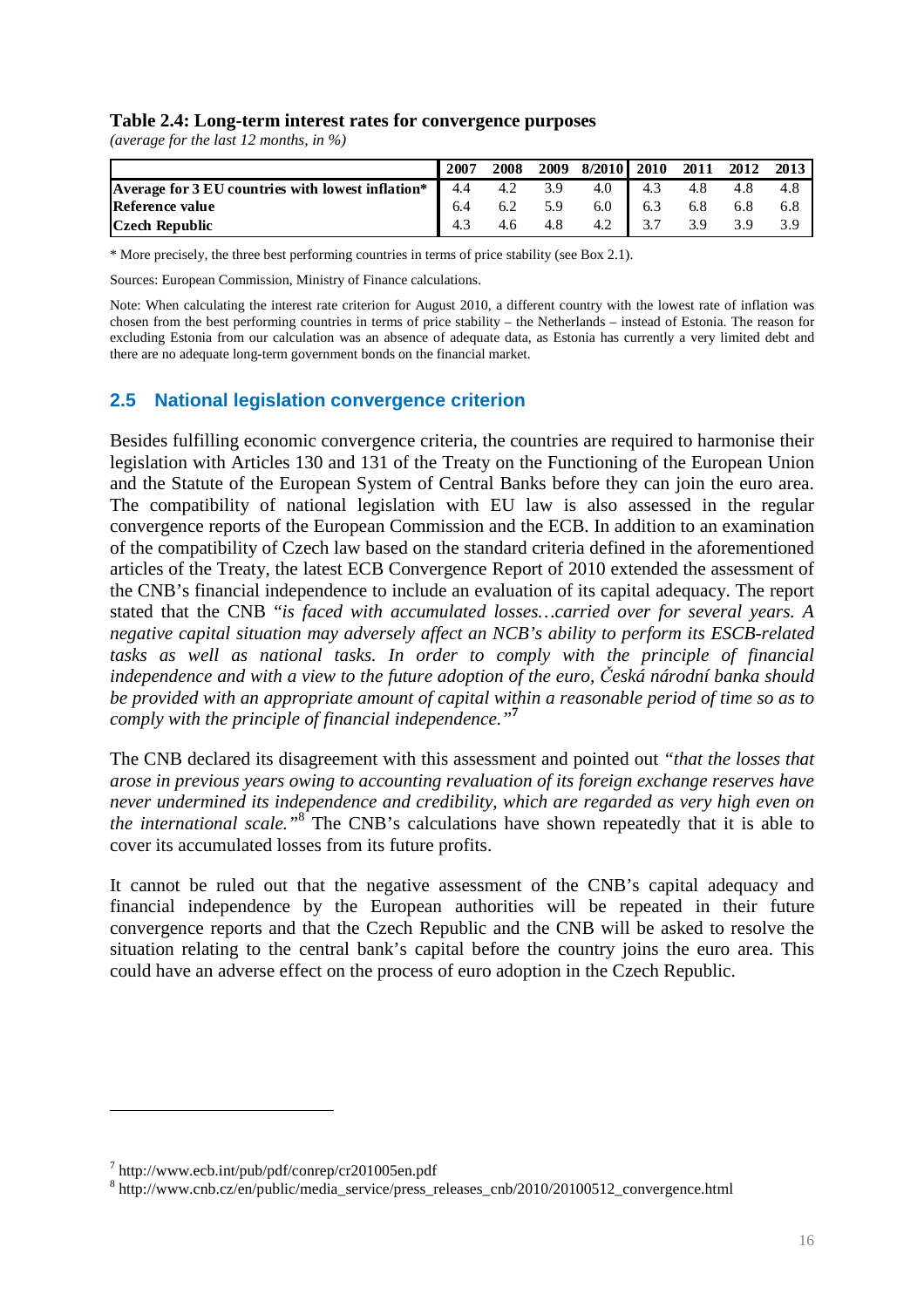## **3 ASSESSMENT OF THE CZECH REPUBLIC'S CURRENT ECONOMIC ALIGNMENT WITH THE EURO AREA**

This part summarises the results of a set of analyses directed at assessing the Czech economy's alignment with the euro area over and above the formal criteria, the fulfilment of which is assessed in the previous part. The Czech Republic's future entry into the euro area ensues from the commitments associated with EU membership. The economic impacts of euro adoption, which will mean a loss of independent monetary policy and exchange rate flexibility vis-à-vis the Czech Republic's major trading partners, will be affected by the characteristics and situation of both the Czech economy and the euro area economy. These factors will influence whether adoption of the euro by the Czech Republic will be perceived as a sensible step towards increasing the country's economic stability and performance. The key factors for the Czech economy will be flexibility and resilience to shocks as well as sufficient overall economic and structural similarity to the euro area.

The analyses are divided into two basic groups according to the type of question they try to answer. The section entitled "Cyclical and Structural Alignment" indicates the size of the risk of economic shocks whose impact on the Czech economy will differ from that on the euro area as a whole ("asymmetric shocks"). The section entitled "Adjustment Mechanisms" answers the question of to what extent the Czech economy is capable of absorbing the impacts of potential asymmetric shocks. The basic theoretical starting point for the underlying analyses is the theory of optimum currency areas. These analyses are aimed at assessing the evolution of the alignment indicators over time and in comparison with selected countries. The countries under comparison either are euro area members already (Austria, Germany, Portugal, Slovakia and Slovenia)<sup>9</sup> or aspire to such membership (Poland and Hungary). The individual studies were prepared using the statistical data and information available in July 2010.

### **3.1 Cyclical and Structural Alignment**

 $\overline{a}$ 

Assuming a stable and sustainable economic situation in the euro area, the costs arising from the loss of the Czech Republic's own monetary policy will be particularly pronounced if the Czech economy is not aligned with the euro area economy. The risks arising from the Czech Republic's accession to the euro area will decrease as the degree of alignment increases.

**The degree of real economic convergence** is an important indicator of the Czech economy's similarity to the euro area. A higher level of such convergence fosters greater similarity of long-run equilibrium development. Indirectly it can also foster a lower likelihood of misalignment in the shorter run. A higher degree of convergence in the economic level prior to ERM II entry and euro adoption should further increase the relative price level, which will decrease potential future pressures for growth of the price level and equilibrium appreciation of the real exchange rate. From the long-term perspective, the Czech economy is gradually converging towards the euro area in real terms. However, this trend has halted– probably only temporarily – as a result of the financial and economic crisis. In 2009, similarly as in the previous two years, GDP per capita in the Czech Republic was 73% of the euro area average

<sup>&</sup>lt;sup>9</sup> The selection of euro area countries comprises countries that are comparable in terms of economic level and countries with which the Czech economy has trading links. The values of the indicators for the euro area are defined at the EA-16 level.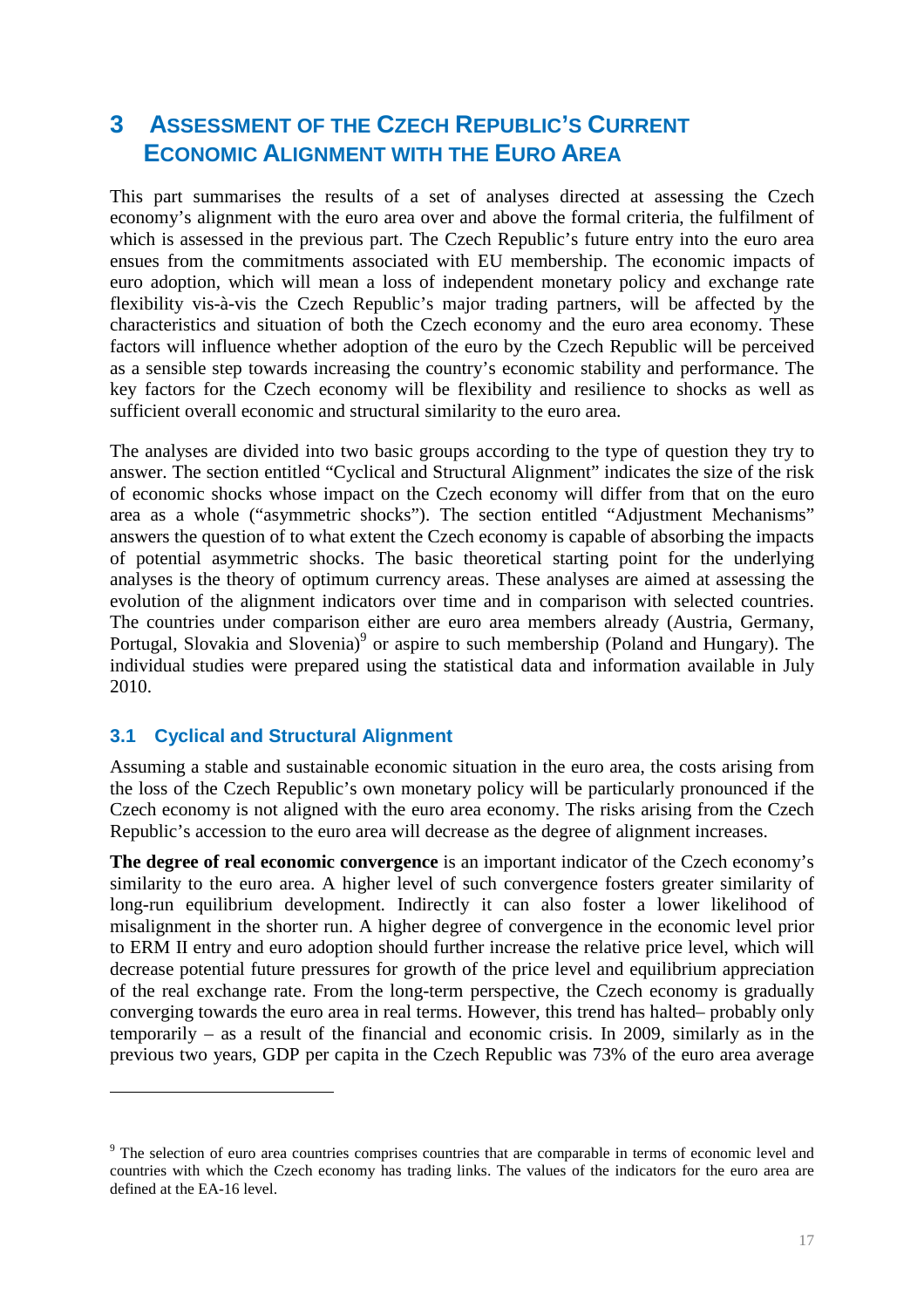(see Chart 3.1). The convergence process was also interrupted in the case of the price level of GDP. In 2009, this dropped to 65% of the euro area price level and it therefore remains below the level corresponding to the performance of the economy. The wage level in the Czech Republic in 2008 was roughly 36% of the average euro area level when converted using the exchange rate and just above 50% when calculated using purchasing power parity data. The real exchange rate of the koruna (on an HICP basis) appreciated on average by 3.3% a year between 1998 and 2009, but is displaying significant fluctuations around its long-run trend. Some of these fluctuations can be sources of macroeconomic shocks, while others can help to absorb them. The koruna's appreciation in 2007 and the first half of 2008 (i.e. in a situation of high inflation and fast economic growth) had a stabilising effect on the Czech economy, as did the subsequent weakening of the Czech currency during the recession. According to the analyses, equilibrium real appreciation of the koruna against the euro at an average rate of 2.0–3.4% a year can be expected over the next five years. Continuing real appreciation of the exchange rate following euro area entry would therefore initially mean an increase in the inflation differential vis-à-vis the euro area and related lower (or even negative) real interest rates.



**Chart 3.1: Real economic convergence of selected states towards the euro area in 2009**  *(EA-16 average = 100)* 

GDP per capita in purchasing power parity GDP average price level

Sources: Eurostat, CNB calculations.

**Alignment of economic activity and similarity of economic shocks** will increase the likelihood that the single monetary policy in the monetary union will be appropriately configured from the perspective of the Czech economy. The analyses indicate increased correlation of overall economic activity between the Czech Republic and the euro area recently; the same goes for activity in industry and export activity. The significant recent rise in the monitored correlations, including supply shock correlation, should be taken with a large dose of caution, since these indicators have been strongly affected by the global economic downturn and the subsequent gradual recovery in economic activity proceeding in parallel in the Czech Republic and the euro area (see Chart 3.2). The observed increased correlations therefore are not necessarily a good indicator of future developments.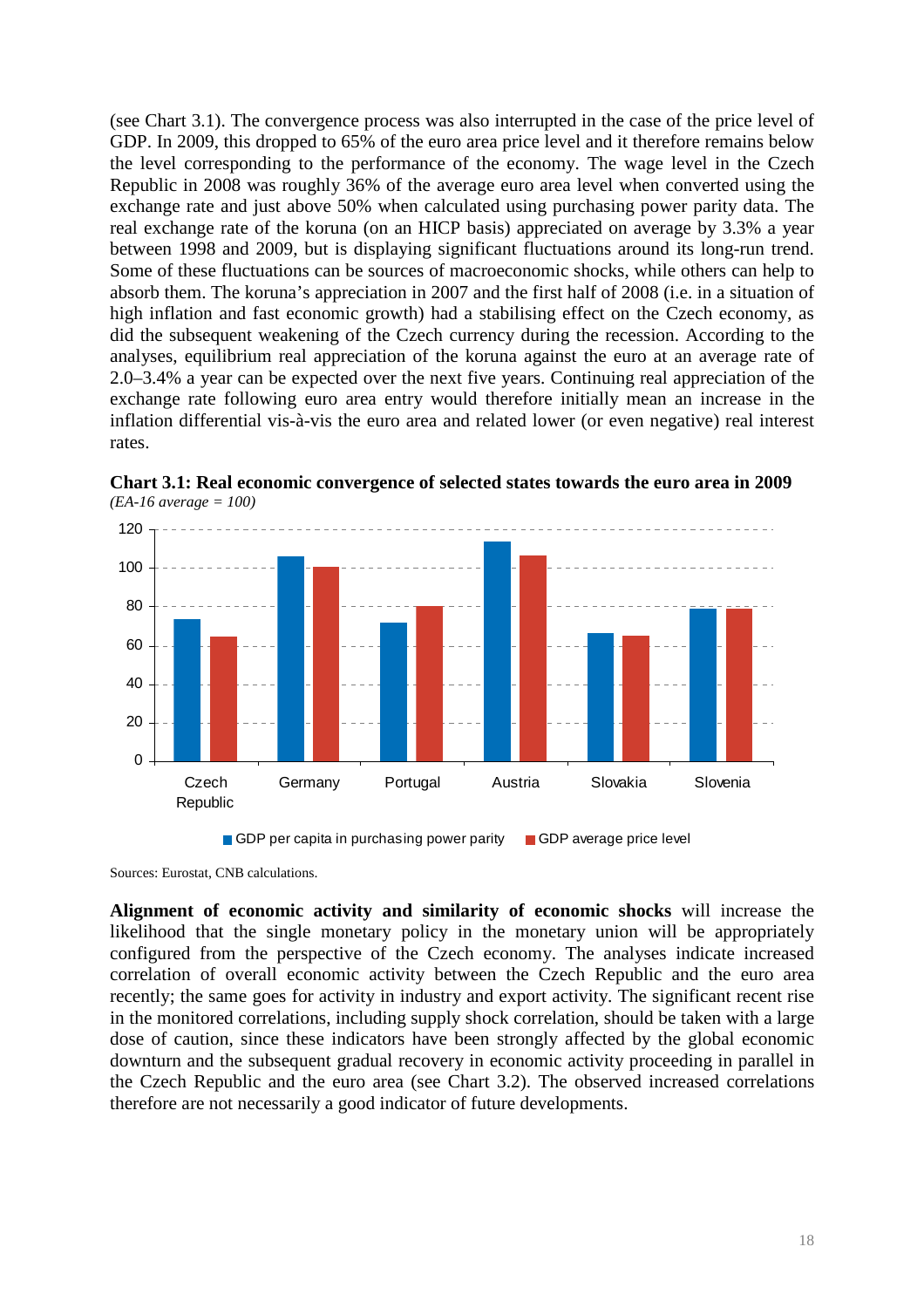

#### **Chart 3.2: GDP growth in the Czech Republic and the euro area**

*(in %, year-on-year, seasonally adjusted)* 

Sources: Eurostat, CNB calculations.

Similarity of the **structure of economic activity** with the euro area should decrease the risk of asymmetric economic shocks. In terms of production structure, the Czech economy retains a specific feature in the form of a higher share of industry and a smaller share of services, particularly financial intermediation, compared to the euro area. Of the other countries under review, Slovakia has a comparable economic structure. The above-average share of the car industry in the total output and value added of the Czech economy compared to the euro area is (as in Germany) a possible source of asymmetry.

Fast convergence of **nominal interest rates** in the immediate run-up to joining the euro area acted as an asymmetric shock in some economies in the past, generating macroeconomic imbalances and risks to financial stability. For a country planning to enter the monetary union, earlier gradual interest rate convergence is therefore an advantage. The fact that the difference between Czech and euro area short-term market interest rates was close to zero for a long time (i.e. between 2002 and 2007) is favourable from this perspective. However, a modest positive interest rate differential opened up in the second half of 2008. This widened further during 2009 owing to the escalation of the global financial crisis and because the European Central Bank – unlike the CNB – started to use unconventional monetary policy instruments. Government bond yield differentials peaked at the start of 2009 and also increased slightly in connection with the Greek crisis in 2010 Q2.

Another indicator of the possibility of sharing a single currency is long-term co-movement in the **exchange rates** of two currencies against a reference currency. Compared to the other currencies under review, the correlation between the rates of the Czech koruna and the euro against the dollar was relatively high. Since 2000, this correlation has declined only during the fast appreciation of the koruna in 2001 and 2002 and later on in connection with the general surge in global financial market volatility after the fall of Lehman Brothers in 2008 H2 and 2009 Q1, when the Czech koruna –like the Hungarian forint and the Polish zloty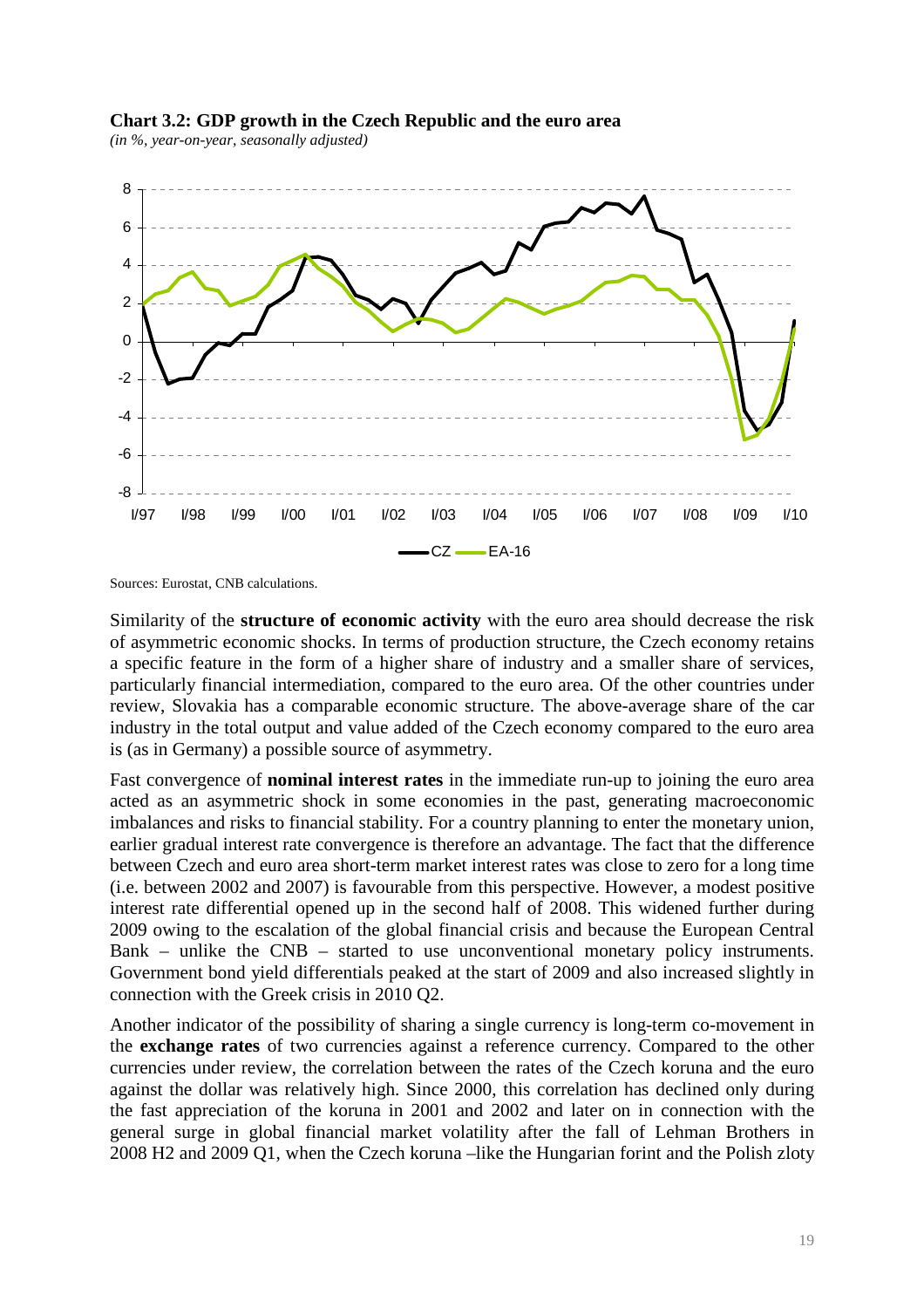– came under significant depreciation pressure. In 2010 H1, however, the correlation between the Czech koruna and the euro returned to its pre-crisis level.

The Czech economy's strong **trade and ownership links** with the euro area magnify the benefits arising from the elimination of potential fluctuations in the exchange rate. Following Slovakia's entry, the euro area is the partner for approximately 70% of Czech exports and more than 60% of Czech imports, a level comparable to, or even higher than, in the other countries under review (see Chart 3.3). The high share of trade was maintained despite a decline in the overall volume of Czech foreign trade in 2009. The Czech economy's ownership links with the euro area on the direct investment inflow side are relatively strong and growing apace. In 2009, the inflow of foreign direct investment from the euro area to the Czech Republic fell substantially as a result of the global crisis, but in 2010 it is starting to rise again.



**Chart 3.3: Exports to the euro area as a percentage of in total exports**  *(in %)* 

Sources: Eurostat, IMF, CNB calculations.

Despite the smaller size of the Czech **financial sector** and its smaller depth of financial intermediation relative to the euro area, it can be expected to have a similar effect on the economy in normal economic conditions. The depth of financial intermediation in the Czech Republic, as measured by the ratio of financial system assets to GDP, is roughly one-quarter of the value for the euro area. The share of bank loans to the private sector in the Czech Republic is roughly 55% of GDP, or approximately one-third of the value for the euro area. However, the current level of the aforementioned indicators in the euro area is not necessarily an ideal worth following, since in many countries it is more a reflection of private (and also public) sector overleveraging.

**The structure of the financial assets and liabilities of Czech non-financial corporations**  and households is gradually converging to that of euro area entities, but still shows differences. The difference is particularly visible in a higher share of trade receivables in corporate assets and a higher share of currency and deposits in household assets. The indebtedness of Czech corporations and households is still significantly lower than in the euro area countries under review. Net financial assets of households represent around 55% of GDP.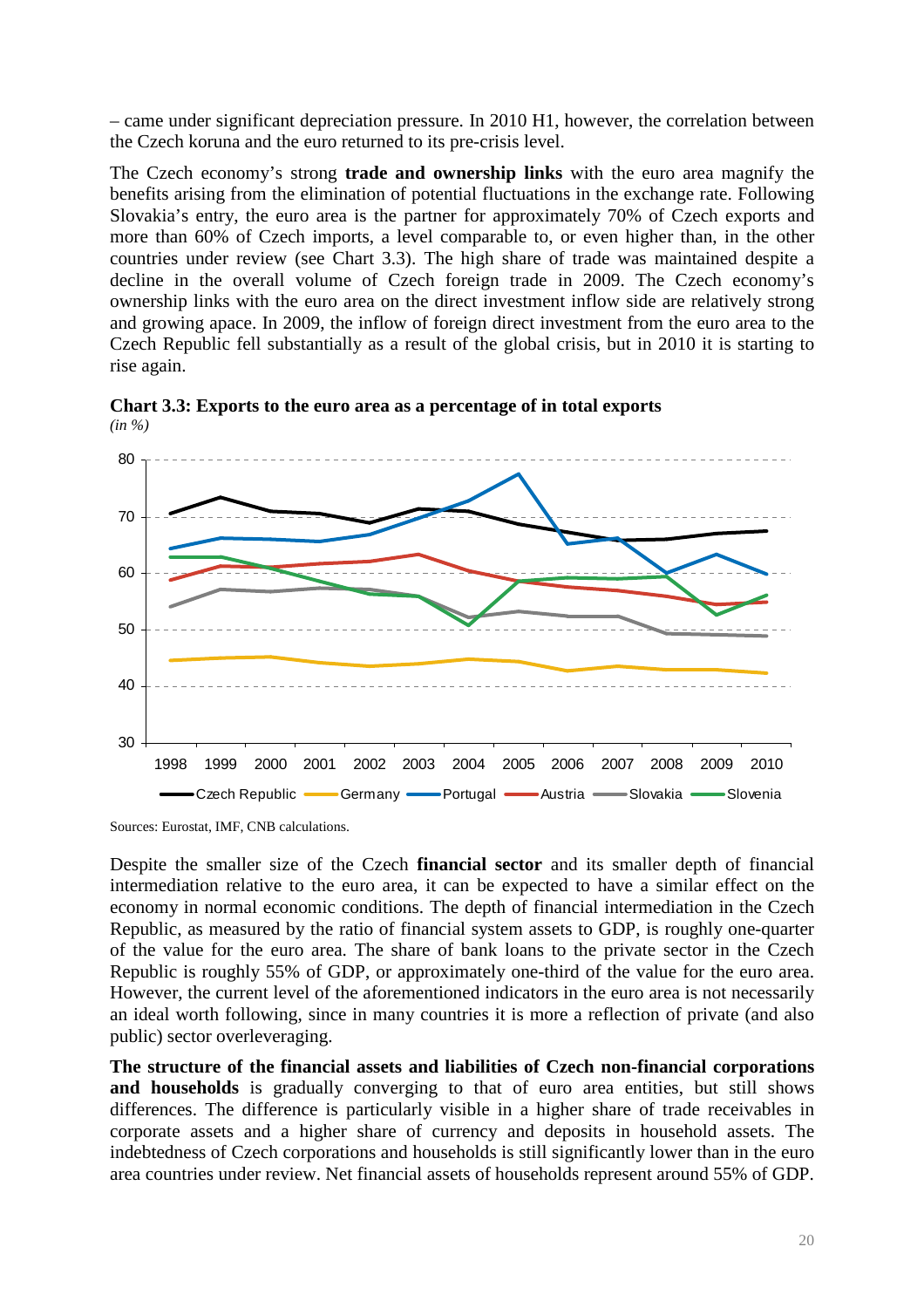In the past, **the effect of money and financial market rates on client rates** in the Czech Republic was roughly the same as in the euro area. According to the current analyses, the global financial and economic crisis has led to slower transmission of monetary policy interest rates to the Czech economy owing to growth in the interbank market premium and some client risk premia. The interest rate sensitivity of new loans to non-financial corporations is similar to that in the euro area. The low degree of **spontaneous euroisation** in the Czech Republic is due to economic entities' confidence in the domestic currency and to sustained low inflation and low interest rates. The use of foreign currency is thus concentrated primarily in the sector of corporations involved in foreign trade.

The analysis of **integration of financial markets** (the money, foreign exchange, bond and stock markets) reveals that the speed of elimination of shocks on the Czech financial markets was increasing in the pre-crisis period and the level of convergence did not differ much from that of the countries under review. The only exception was the money market, which was already showing a lower degree and speed of integration in the pre-crisis period, mainly due to different monetary policy. The global crisis and its impacts led to a decline in the speed of adjustment and to loosening financial market integration in all the countries under comparison. However, a gradual improvement in the situation has been observed since mid-2009, although the pre-crisis integration values on certain markets have not been reached so far.

## **3.2 Adjustment Mechanisms**

As regards the **public finance** of the Czech Republic, its ability to stabilise the economy will be important. This ability is conditional on public finance sustainability and maintenance of fiscal discipline. The closer the structural part of the public budget deficit is to zero, the more room there will be at a time of economic downturn for the functioning of automatic stabilisers and the potential implementation of discretionary measures.

The assessment of the roles of the structural and cyclical components of the total budget balance in the period under review shows that the Czech government sector deficits were due mainly to non-cyclical effects – the total deficit was practically identical to the structural component (see Chart 3.4).

The government's fiscal policy, reflected in the evolution and size of the structural balance, was more often pro-cyclical in the period under review. Additional tax receipts in 2006–2008 were not consistently employed to reduce the fiscal deficit, but instead tended to be used to generate new public expenditures. Similarly, tax cuts affecting the revenue side were not ultimately accompanied by corresponding austerity measures on the public expenditure side, even during years of solid economic growth. The structural deficit recorded a further considerable deterioration in 2009 as a result of government anti-crisis and other measures. The situation improved somewhat in 2010, when the structural deficit was considerably reduced by budget austerity measures, which, however, will be in place for only a limited time. According to the CNB's current estimate for 2011, the government's consolidation measures as set out in the state budget bill for 2011 would lead to a further improvement in the structural deficit, as shown in Chart 3.4.

The cyclical component played only a slightly negative role in the total budget balance in 1998–2005. The action of automatic stabilisers, respond to the business cycle and smooth its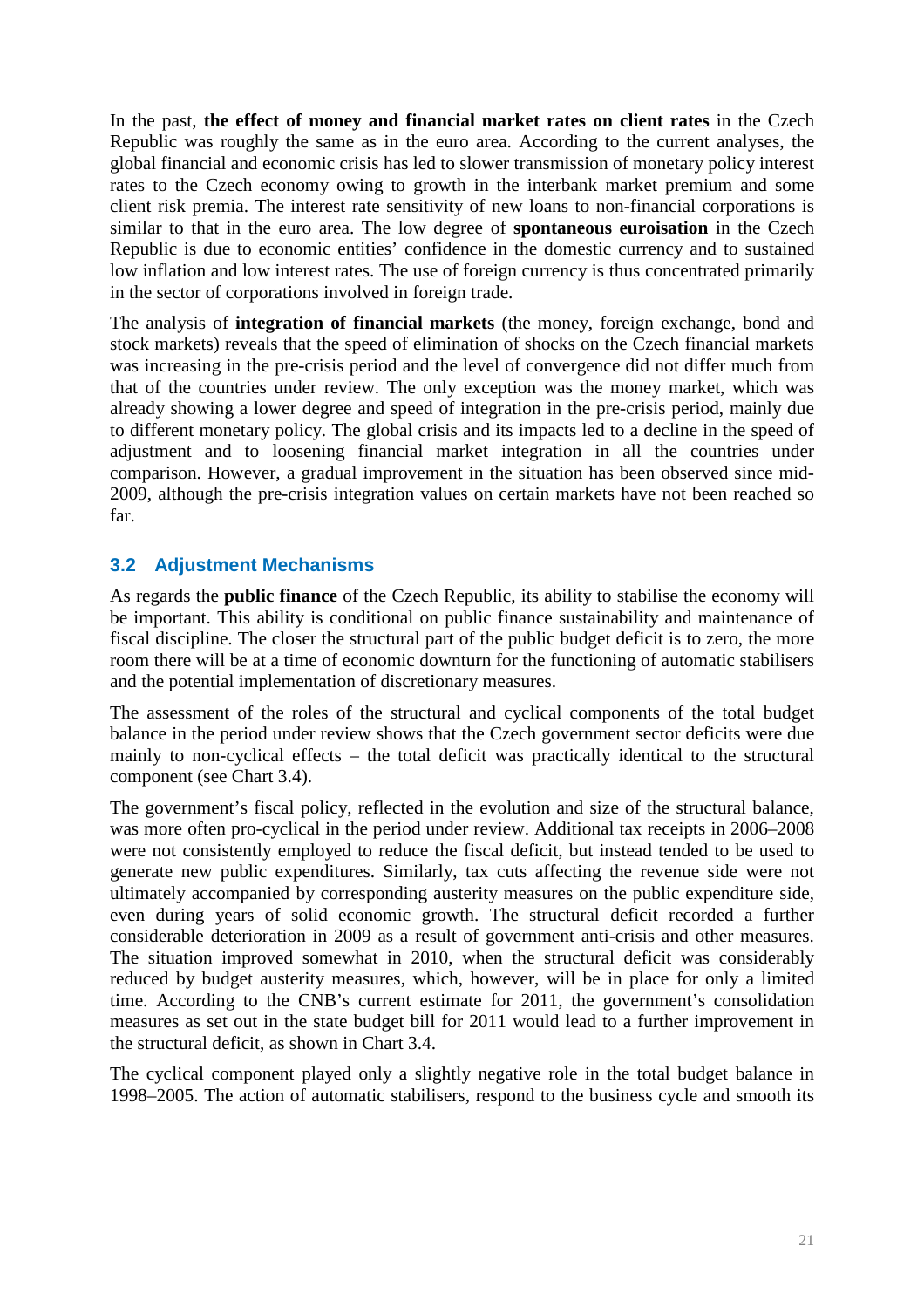fluctuations, was very limited in the Czech Republic in this period.<sup>10</sup> The business cycle did not start to have a major effect until 2006 and 2008, when favourable economic growth gave rise to extraordinary tax revenues. This was reflected in a positive effect of the cyclical component of the budget balance on the total deficit. However, the cyclical component recorded a change of trend in 2009 owing to the economic slump. According to the CNB's current forecast, the cycle will foster a slight deepening in the total deficit in 2010–2011.

Although the Czech Republic's **total government debt** is lower than that of many EU countries, it has started growing significantly because of decline in GDP. In addition to the amount of debt, the high share of mandatory expenditure combined with the expected effect of demographic changes on pension and health care system expenditures poses a risk to public finance sustainability in the context of the current economic slowdown. Besides the Czech Republic, almost all EU countries have faced a dramatically worsening fiscal situation in the wake of the global economic crisis.



**Chart 3.4: Decomposition of the fiscal deficit into its cyclical and structural components**  *(as % of GDP)* 

Sources: CZSO, CNB calculations.

 $\overline{a}$ 

**Wage flexibility** can enhance the economy's ability to absorb shocks to which the single monetary policy cannot respond. The analyses indicate that real wage elasticity in the Czech Republic was low in the past, as in the other countries under comparison. In 2007–2010, however, nominal wages responded to the evolution of economic activity in the appropriate direction and quite sensitively. Initially, in 2007–2008, the rate of growth of nominal wages rose sharply in a situation of buoyant economic growth. In 2009–2010, conversely, wage growth slowed noticeably, dampening the impact of the recession on the Czech labour market. Differences in **inflation persistence** in the monetary union countries could lead to different

 $10$  Automatic stabilisers act in the direction of a deterioration in the fiscal balance at a time of economic recession and in the direction of an improvement in years of economic growth.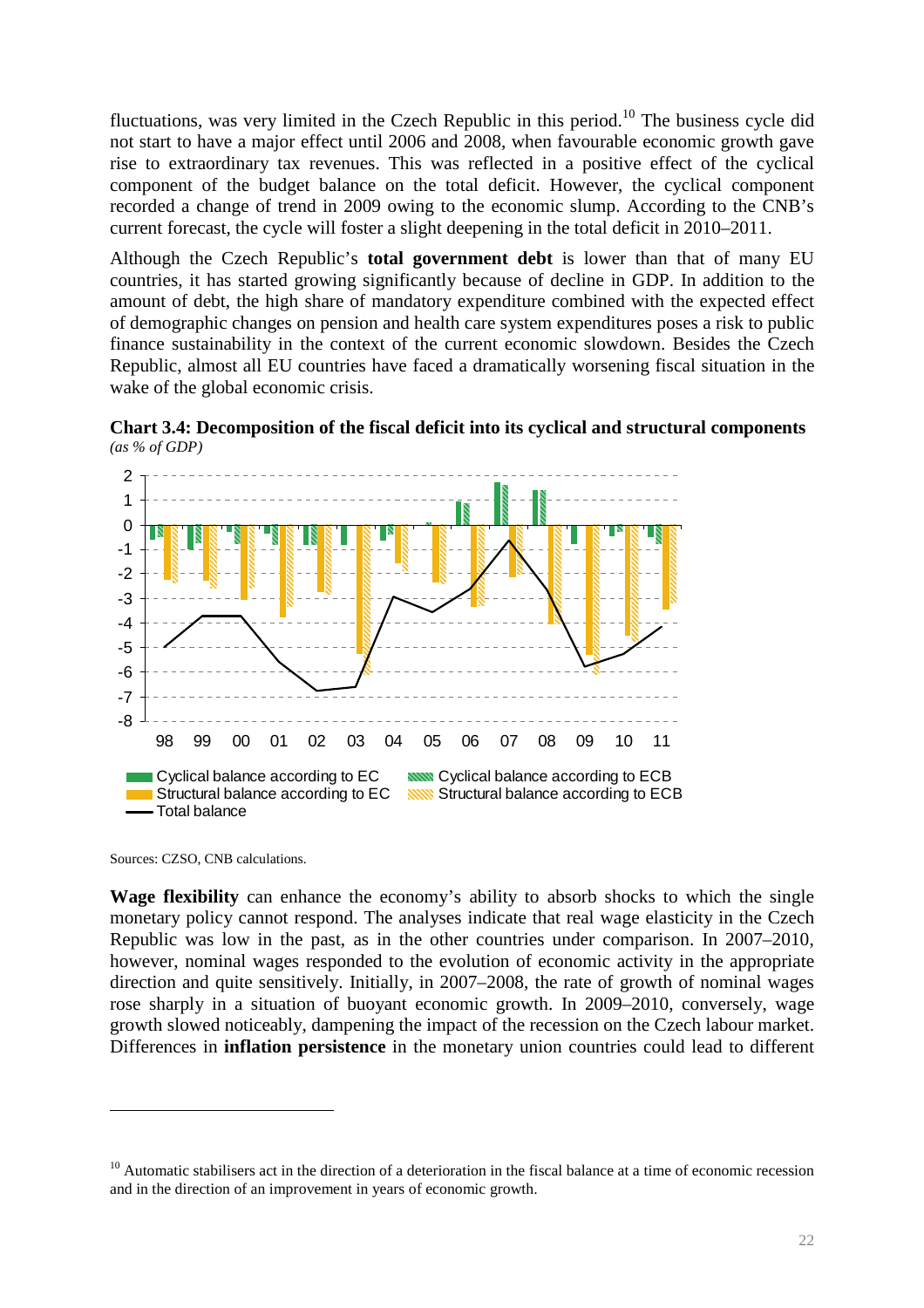impacts of the single monetary policy. Inflation persistence in the Czech Republic is mediumlow among the countries under comparison.

The Czech **labour market** situation reflects the impacts of the recent economic downturn. As in the other countries under comparison, unemployment is rising. Long-term unemployment has also been rising since 2009 H2 and this process can be expected to continue in 2010 and 2011. Structural unemployment is hovering around 6%. This is one of the lowest figures among the countries under comparison. However, the Czech Republic has persisting relatively large regional differences. A large gap between households' supply of labour and businesses' demand for labour is also apparent for some professions.

Although the **international mobility** of Czech workers is not very high, the increase in foreign employment in the Czech Republic until 2008 H1 and its subsequent decline as a result of the economic slump can be regarded as an ability of economic adjustment. On the other hand, the use of foreign labour in the pre-crisis period indicated the persistence of some serious rigidities in the Czech labour market, as demand for low-skilled labour was not satisfied from domestic sources.

The flexibility of the labour market is determined to a great extent by its **institutional rules**. The effect of collective bargaining on wage setting in the Czech Republic is no higher than in the current euro area members. The ratio of the minimum wage to the average wage was rising until 2006. In the following two years, however, it decreased. This is important above all in low-skilled jobs, for which the negative impact of a high minimal wage on wage flexibility can be greater. The costs of dismissing employees in the Czech Republic are relatively high, particularly for open-ended short-term contracts. In contrast to permanent employment, employment protection is low in the case of temporary employment. Despite a reduction in labour taxation owing to a tax reform introduced in 2008, overall labour taxation remains high in the Czech Republic. Implicit tax rates are affected by health and social insurance contributions more than by income tax. The financial incentives to accept a job in the initial phase of unemployment in the Czech Republic are among the higher ones. However, in the case of long-term unemployment the incentives are small, particularly for low-income households with children. In the last two years, partial legislative changes have been made to taxes and benefits. According to simulations, however, these changes have not resulted in any major improvement in the incentive to work.

In the area of **product market flexibility** the situation is showing a gradual partial improvement. In particular, gradual steps are being taken to simplify the procedures for setting up businesses and carrying on business activities. However, the domestic business environment is still more burdened with administrative obstacles than that in most of the countries under comparison, partly because of a concurrent gradual improvement in the business environments in those countries. As in the other countries under comparison, the corporate taxation rate has been declining recently, but the overall tax burden on Czech corporations is higher than in Portugal, Hungary, Poland and Slovakia.

**Stability and effectiveness of the banking sector** is a precondition for the sector to be able to assist in absorbing economic shocks. Despite the sharp economic decline and related growth in credit losses, the Czech banking sector was able to generate sufficient operating revenues and achieved high profitability by European comparison again in 2009. Czech banks had created a sufficient capital buffer to deal with potential shocks by retaining a part of their previous earnings. In mid-2010, the aggregate capital adequacy of the banking sector in the Czech Republic was almost 15% (well above the regulatory threshold of 8%) and no bank reported a ratio below 10%. The stability of the domestic banking sector, and hence its ability to absorb external shocks and not generate shocks for the domestic economy, is also being